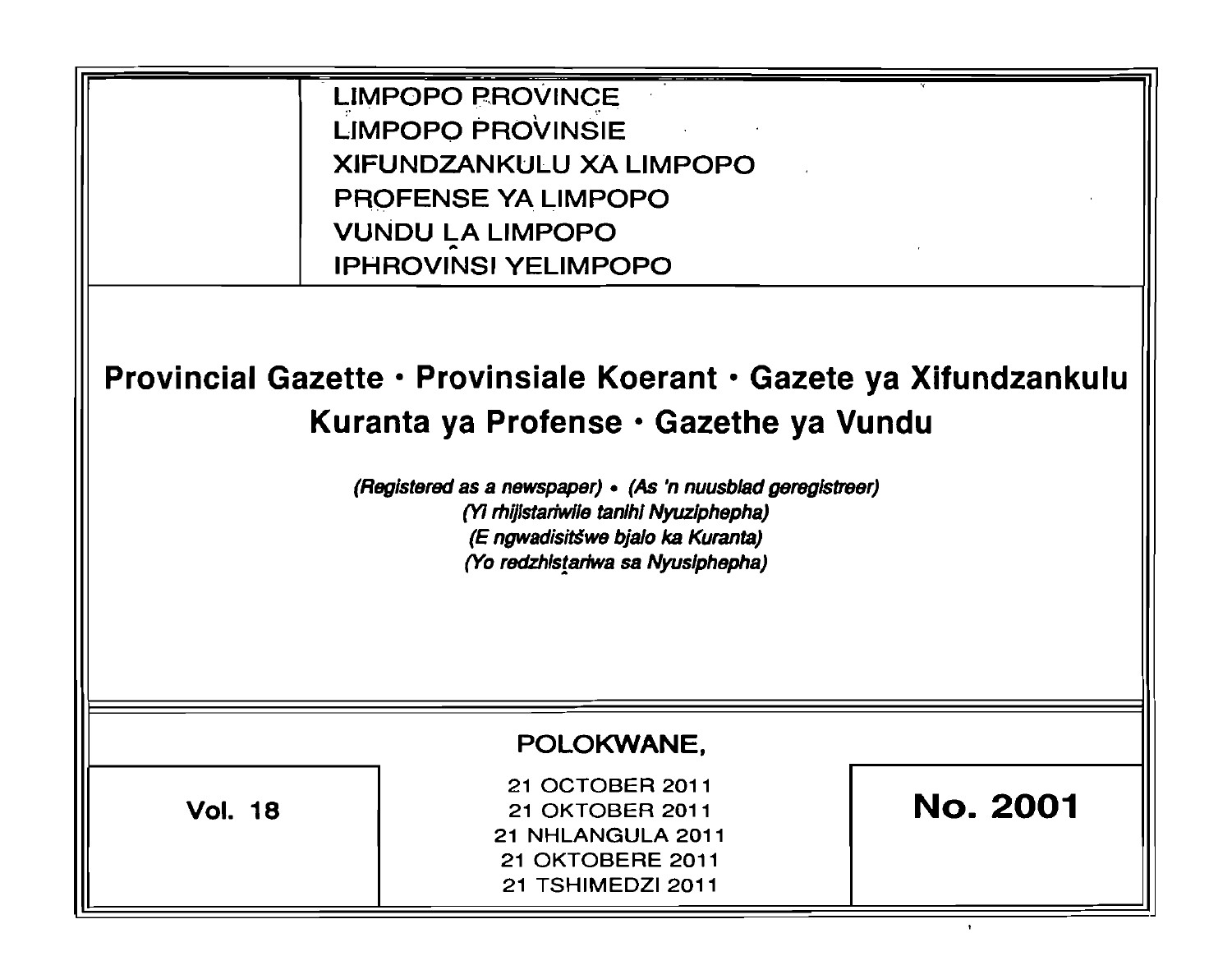## **CONTENTS· INHOUD**

No. Page Gazette No. No.

## GENERAL NOTICES· ALGEMENE KENNISGEWINGS

| 310<br>310 | Town-planning and Townships Ordinance (15/1986): Polokwane/Perskebult Amendment Scheme 272<br>Ordonnansie op Dorpsbeplanning en Dorpe (15/1986): Polokwane/Perskebult-wysigingskema 272                             | 8<br>8   | 2001<br>2001 |
|------------|---------------------------------------------------------------------------------------------------------------------------------------------------------------------------------------------------------------------|----------|--------------|
| 311        | Town-planning and Townships Ordinance (15/1986): Polokwane/Perskebult Amendment Scheme 273                                                                                                                          | 8        | 2001         |
| 311        |                                                                                                                                                                                                                     | 9        | 2001         |
| 312        |                                                                                                                                                                                                                     | 9        | 2001         |
| 312        |                                                                                                                                                                                                                     | 9        | 2001         |
| 313        | Town-planning and Townships Ordinance (15/1986): Makhado Amendment Schemes 22 and 23                                                                                                                                | 10       | 2001         |
| 313        |                                                                                                                                                                                                                     | 10       | 2001         |
| 314        |                                                                                                                                                                                                                     | 10       | 2001         |
| 314        |                                                                                                                                                                                                                     | 11       | 2001         |
| 315        |                                                                                                                                                                                                                     | 11       | 2001         |
| 315        |                                                                                                                                                                                                                     | 12       | 2001         |
| 316        |                                                                                                                                                                                                                     | 12       | 2001         |
| 320        | Development Facilitation Act (67/1995): Establishment of a land development area: Portion of the farm Vaalwater                                                                                                     | 20       | 2001         |
| 321        | Town-planning and Townships Ordinance (15/1986): Establishment of Township: Ga-Puka Extension 1                                                                                                                     | 13       | 2001         |
| 321        |                                                                                                                                                                                                                     | 13       | 2001         |
| 322        |                                                                                                                                                                                                                     | 13       | 2001         |
| 322        |                                                                                                                                                                                                                     | 14       | 2001         |
| 323        |                                                                                                                                                                                                                     | 14       | 2001         |
| 323        |                                                                                                                                                                                                                     | 14       | 2001         |
| 324        |                                                                                                                                                                                                                     | 15       | 2001         |
| 324        |                                                                                                                                                                                                                     | 15       | 2001         |
| 325        |                                                                                                                                                                                                                     | 15       | 2001         |
| 325        |                                                                                                                                                                                                                     | 16       | 2001         |
| 326        |                                                                                                                                                                                                                     | 16       | 2001         |
| 326        |                                                                                                                                                                                                                     | 16       | 2001         |
| 327        |                                                                                                                                                                                                                     | 17       | 2001         |
| 327        |                                                                                                                                                                                                                     | 17       | 2001         |
| 328        |                                                                                                                                                                                                                     | 17       | 2001         |
| 328        |                                                                                                                                                                                                                     | 17       | 2001         |
| 329        |                                                                                                                                                                                                                     | 18       | 2001         |
| 330        |                                                                                                                                                                                                                     | 18       | 2001         |
| 330        | Wet op Opheffing van Beperkings (84/1967): Opheffing van voorwaardes: Erf 185, Ellisras-uitbreiding 2                                                                                                               | 18       | 2001         |
| 331<br>331 | Removal of Restrictions Act (84/1967): Removal of conditions: Portion 67, farm Tweefontein 462 KR<br>Wet op Opheffing van Beperkings (84/1967): Opheffing van voorwaardes: Gedeelte 67, plaas Tweefontein<br>462 KR | 19<br>19 | 2001<br>2001 |
| 332        |                                                                                                                                                                                                                     | 22       | 2001         |
|            | LOCAL AUTHORITY NOTICES - PLAASLIKE BESTUURSKENNISGEWINGS                                                                                                                                                           |          |              |
| 290        | Town-planning and Townships Ordinance (15/1986): Ba-Phalaborwa Local Municipality: Establishment of township:                                                                                                       | 25       | 2001         |
| 290        | Ordonnansie op Dorpsbeplanning en Dorpe (15/1986): Ba-Phalaborwa Plaaslike Munisipaliteit: Stigting van dorp:                                                                                                       | 25       | 2001         |
| 291        |                                                                                                                                                                                                                     | 26       | 2001         |
| 324        | Local Government Ordinance (17/1939): Greater Tzaneen Municipality: Permanent closure: Portion of the                                                                                                               | 27       | 2001         |
| 324        | Ordonnansie op Plaaslike Bestuur (17/1939): Groter Tzaneen Munisipaliteit: Permanente sluiting: Gedeelte van die                                                                                                    | 27       | 2001         |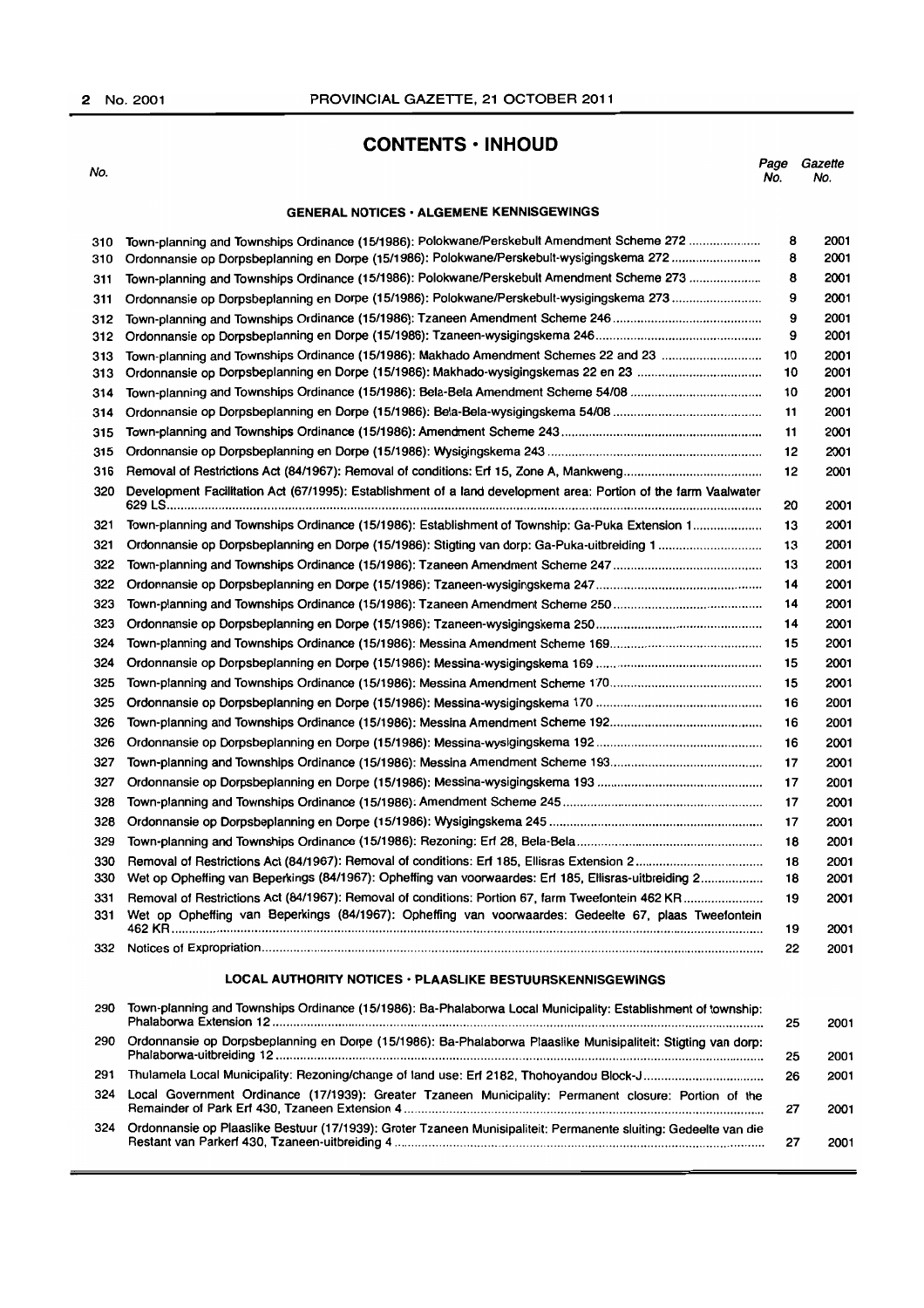# IMPORTANT NOTICE

## The

## Limpopo Provincial Gazette Function

will be transferred to the

## Government Printer in Pretoria

as from 1 November 2004

## NEW PARTICULARS ARE AS FOLLOWS:

## Physical address:

Government Printing Works 1 49 Bosman Street Pretoria

## Postal address:

Private Bag X85 Pretoria 0001

New contact person: Vino Thaver Tel.: (012) 334-4687

Fax number: (012) 323-8805

E·mail address: vino.thaver@gpw.gov.za

Contact person for subscribers:

Mrs J. Wehmeyer Tel.: (012) 334-4753 Fax.: (012) 323-9574

This phase-in period is to commence from 15 October 2004 (suggest date of advert) and notice comes into operation as from 1 November 2004.

Subscribers and all other stakeholders are advised to send their advertisements directly to the Government Printing Works, two weeks before the 1st November 2004.

> In future, adverts have to be paid in advance before being published in the Gazette.

Advertising Manager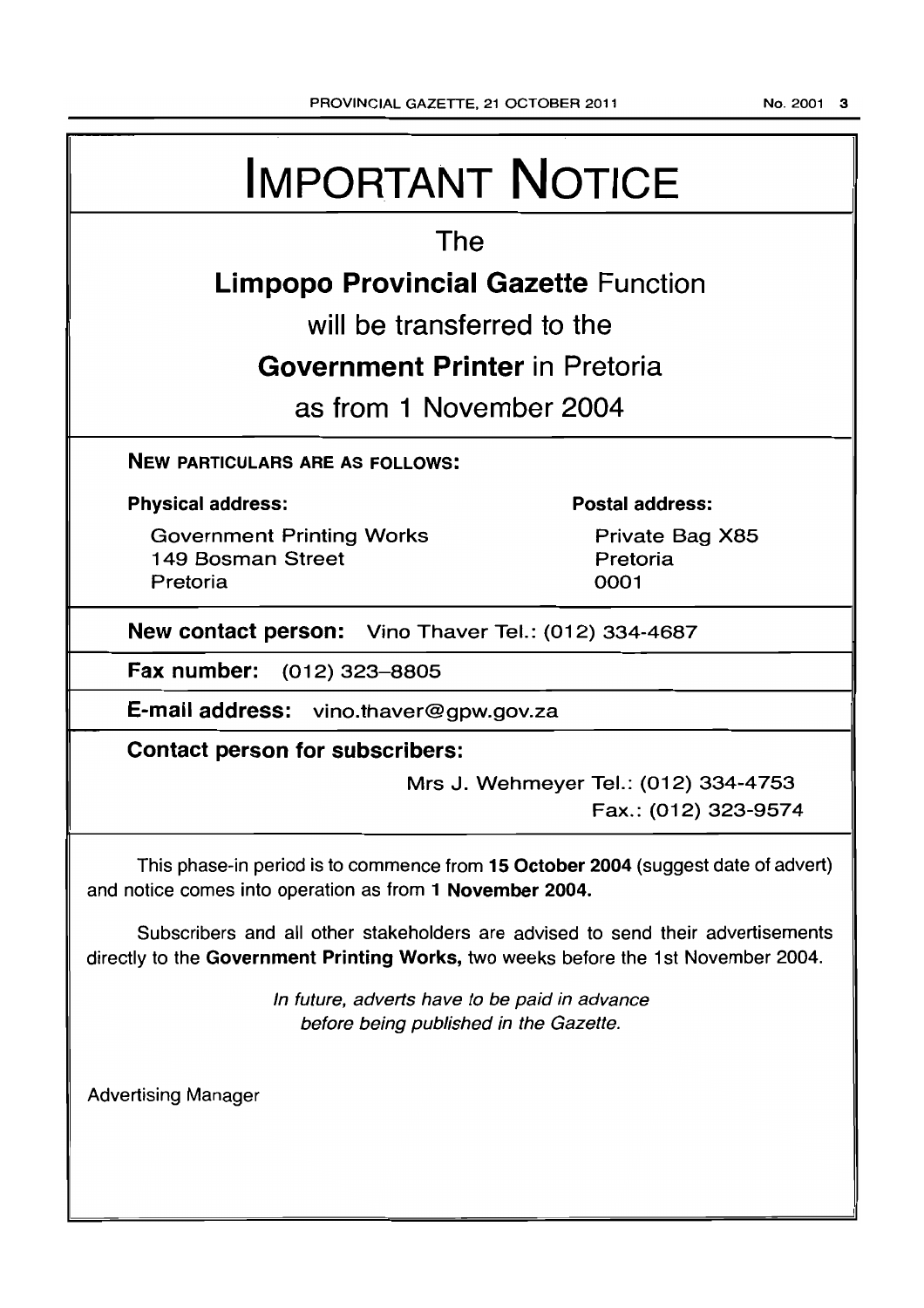IT IS THE CLIENTS RESPONSIBILITY TO ENSURE THAT THE CORRECT AMOUNT IS PAID AT THE CASHIER OR DEPOSITED INTO THE GOVERNMENT PRINTING WORKS BANK ACCOUNT AND ALSO THAT THE REQUISITION/COVERING LETTER TOGETHER WITH THE ADVERTISEMENTS AND THE PROOF OF DEPOSIT REACHES THE GOVERNMENT PRINTING WORKS IN TIME FOR INSERTION IN THE PROVINCIAL GAZETTE.

No ADVERTISEMENTS WILL BE PLACED WITHOUT PRIOR PROOF OF PRE-PAYMENT.

|                                                                 | 1/4 page R 229.40<br><b>Size: 10</b><br>Letter Type: Arial<br>Line Spacing: At:<br>Exactly<br>11pt           |
|-----------------------------------------------------------------|--------------------------------------------------------------------------------------------------------------|
| <b>TAKE NOTE OF</b>                                             |                                                                                                              |
| THE NEW TARIFFS<br><b>WHICH ARE</b>                             | $\frac{1}{2}$ page R 458.75<br>Letter Type: Arial<br><b>Size: 10</b><br>Line Spacing: At:<br>Exactly<br>11pt |
| <b>APPLICABLE</b><br><b>FROM THE 1ST OF</b><br><b>JUNE 2011</b> |                                                                                                              |
|                                                                 | $\frac{3}{4}$ page R 688.15<br>Letter Type: Arial<br><b>Size: 10</b><br>Line Spacing: At:<br>Exactly<br>11pt |
|                                                                 |                                                                                                              |
|                                                                 | R 917.55<br>Full page<br>Letter Type: Arial<br>Size: 10<br>Line Spacing: At:<br>Exactly<br>11pt              |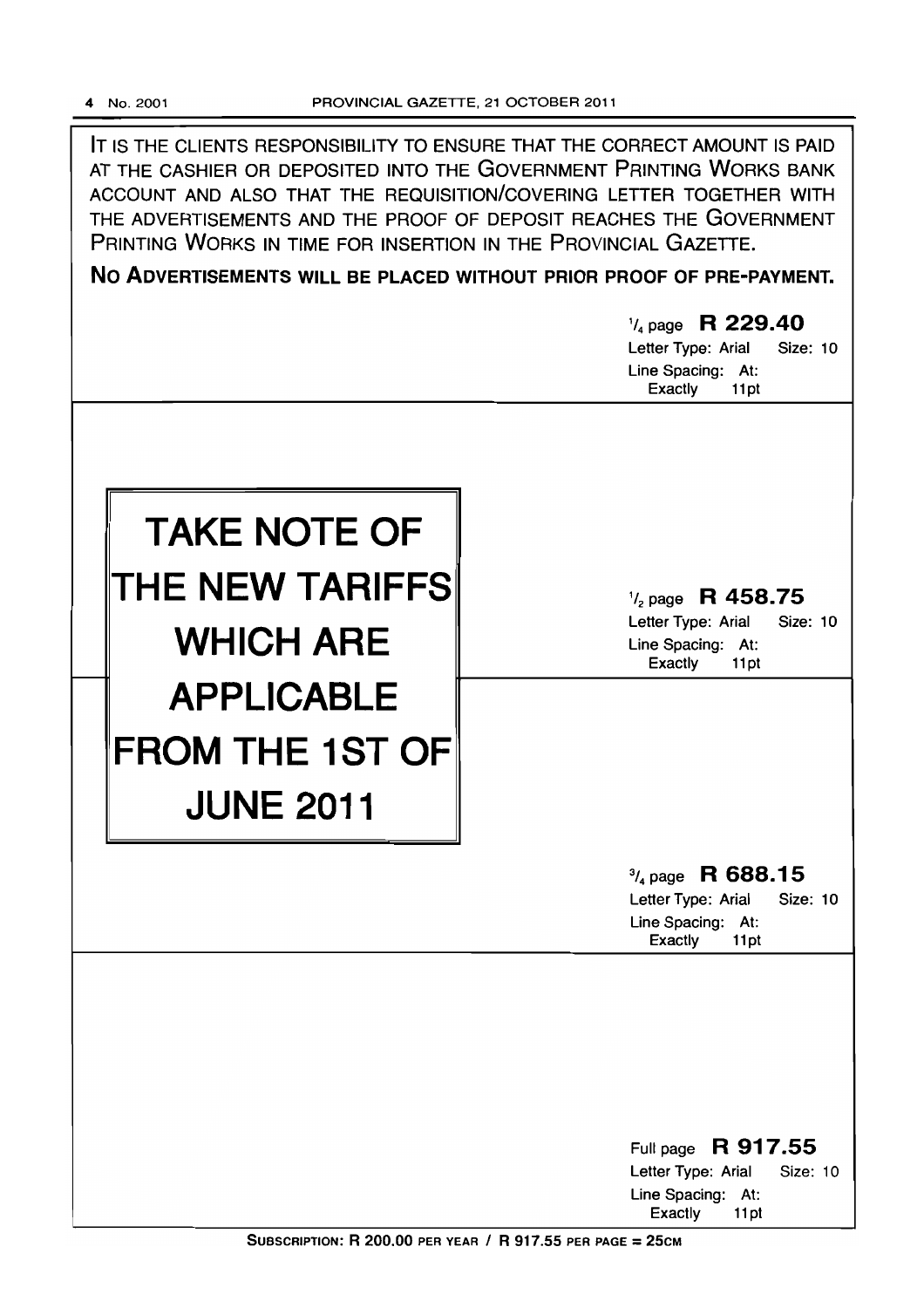. '. .. '. .::~.,.. " . LIST"OF F[XI:.D **TARIFF-RATES AND REPUBLIC** OF SOUTH AFRICA **CONDITIONS** FOR PUBLICATION OF LEGAL NOTICES IN THE LIMPOPO PROVINCE PROVINCIAL GAZETTE COMMENCEMENT: 1 JUNE 2011 CONDITIONS FOR PUBLICATION OF NOTICES CLOSING TIMES FOR THE ACCEPTANCE OF NOTICES 1. (1) The Limpopo Province Provincial Gazette is published every week on Friday, and the closing time for the acceptance of notices which have to appear in the Limpopo Province Provincial Gazette on any particular Friday, is 15:00 two weeks prior to the publication date. Should any Friday coincide with a public holiday, the publication date remains unchanged. However, the closing date for acceptance of advertisements moves backwards accordingly, in order to allow for ten working days prior to the publication date. (2) The date for the publication of a separate Limpopo Province Provincial Gazette is negotiable. 2. (1) Copy of notices received after closing time will be held over for publication in the next Limpopo Province Provincial Gazette. (2) Amendment or changes in copy of notices cannot be undertaken unless instructions are received before 10:00 on Thursdays. (3) Copy of notices for publication or amendments of original copy can not be accepted over the telephone and must be brought about by letter, by fax or by hand. The Government Printer will not be liable for any amendments done erroneously. (4) In the case of cancellations a refund of the cost of a notice will be considered only if the instruction to cancel has been received on or before the stipulated closing time as indicated in paragraph 2 (2). ApPROVAL OF NOTICES 3. In the event where a cheque, submitted by an advertiser to the Government Printer as payment, is dishonoured, then the Government Printer reserves the right to refuse such client further access to the Limpopo Province Provincial Gazette untill any outstanding debts to the Government Printer is settled in full. THE GOVERNMENT PRINTER INDEMNIFIED AGAINST LIABILITY 4. The Government Printer will assume no liability in respect of  $-$ (1) any delay in the publication of a notice or publication of such notice on any date other than that stipulated by the advertiser; (2) erroneous classification of a notice, or the placement of such notice in any section or under any heading other than the section or heading stipulated by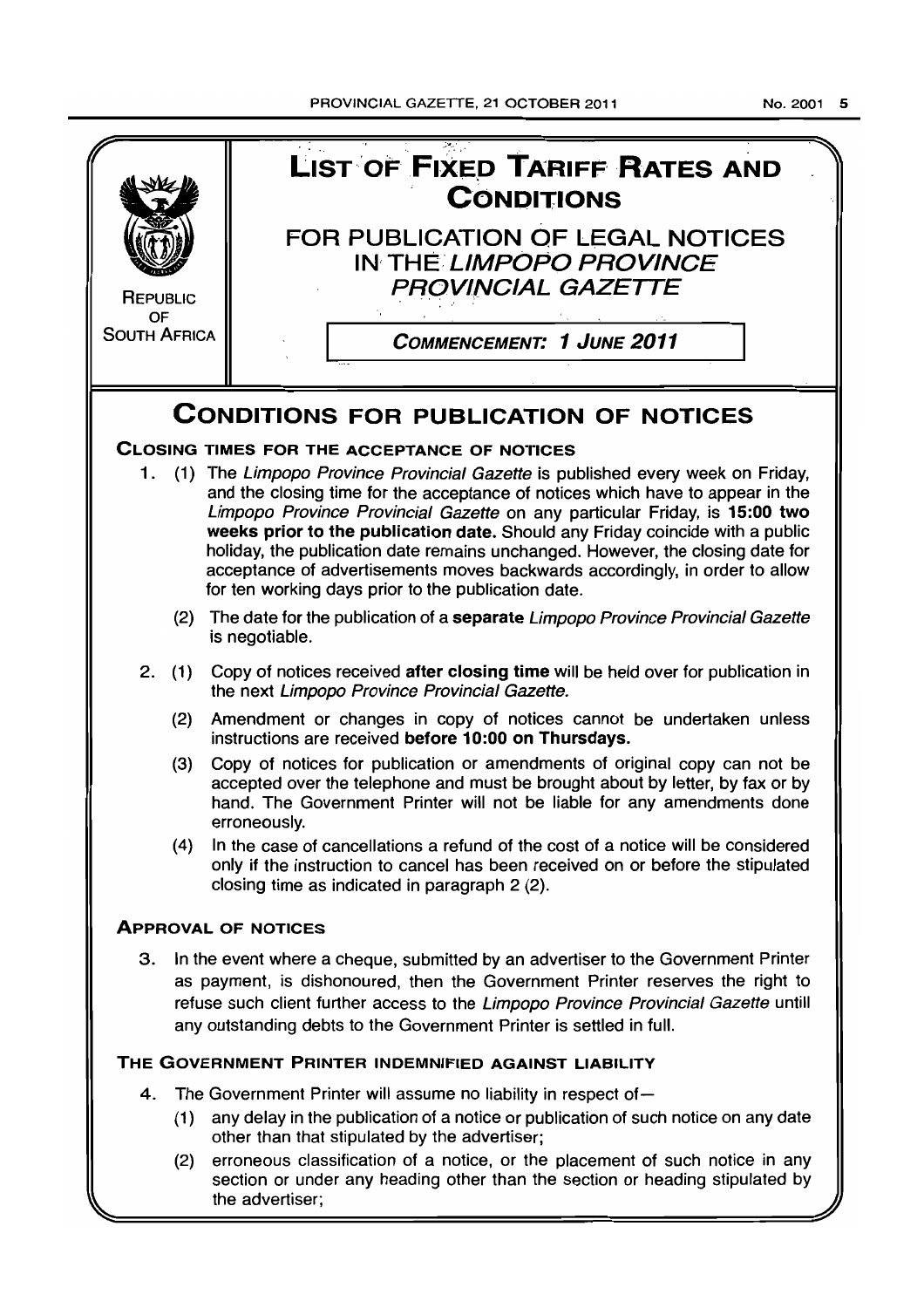(3) any editing, revision, omission, typographical errors or errors resulting from faint or indistinct copy.

## LIABILITY OF ADVERTISER

5. Advertisers will be held liable for any compensation and costs arising from any action which may be instituted against the Government Printer in consequence of the publication of any notice.

## **COPY**

- 6. Copy of notices must be typed on one side of the paper only and may not constitute part of any covering letter or document.
- 7. At the top of any copy, and set well apart from the notice, the following must be stated:

Where applicable

- (1) The heading under which the notice is to appear.
- (2) The cost of publication applicable to the notice, in accordance with the "Word Count Table".

## PAYMENT OF COST

- 9. With effect from 1 NOVEMBER 2004 no notice will be accepted for publication unless the cost of the insertion(s) is prepaid in CASH or by CHEQUE or POSTAL ORDERS. It can be arranged that money can be paid into the banking account of the Government Printer, in which case the deposit slip accompanies the advertisement before publication thereof.
- 10. (1) The cost of a notice must be calculated by the advertiser in accordance with the word count table.
	- (2) Where there is any doubt about the cost of publication of a notice, and in the case of copy, an enquiry, accompanied by the relevant copy, should be addressed to the Advertising Section, Government Printing Works, Private Bag X85, Pretoria, 0001 [Fax: (012) 323-8805], before publication.
- 11. Overpayment resulting from miscalculation on the part of the advertiser of the cost of publication of a notice will not be refunded, unless the advertiser furnishes adequate reasons why such miscalculation occurred. In the event of underpayments, the difference will be recovered from the advertiser, and the notice(s) will not be published until such time as the full cost of such publication has been duly paid in cash or by cheque or postal orders, or into the banking account.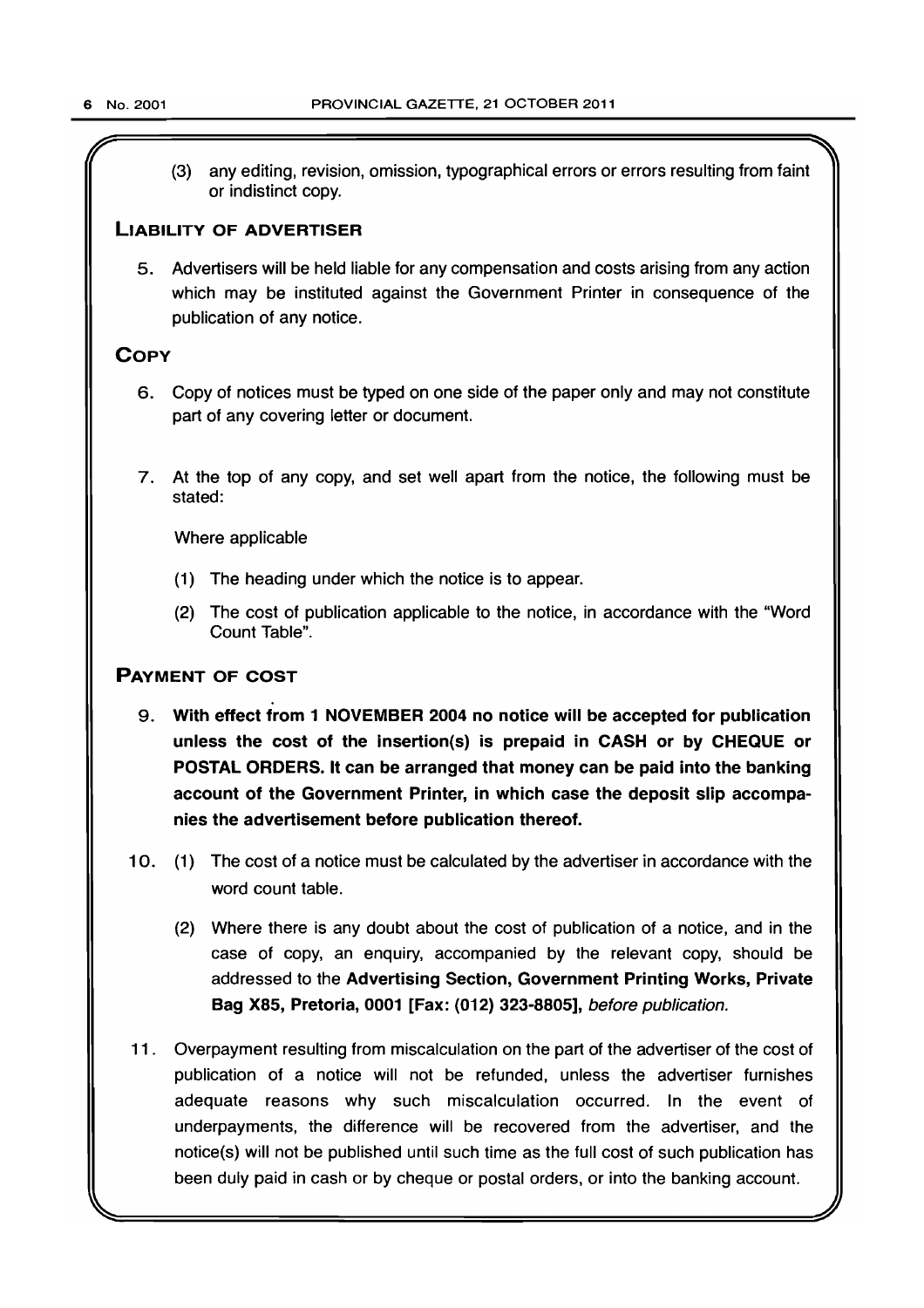- 12. In the event of a notice being cancelled, a refund will be made only if no cost regarding the placing of the notice has been incurred by the Government Printing Works.
- 13. The Government Printer reserves the right to levy an additional charge in cases where notices, the cost of which has been calculated in accordance with the Word Count Table, are subsequently found to be excessively lengthy or to contain overmuch or complicated tabulation.

## PROOF OF PUBLICATION

14. Copies of the Limpopo Province Provincial Gazette which may be required as proof of publication, may be ordered from the Government Printer at the ruling price. The Government Printer will assume no liability for any failure to post such Limpopo Province Provincial Gazette(s) or for any delay in despatching it/them.

## **GOVERNMENT PRINTERS BANK ACCOUNT PARTICULARS**

Bank:

ABSA

BOSMAN STREET

Account No.: 4057114016

Branch code: 632005

Reference No.: 00000049

Fax No.: (012) 323 8805

## Enquiries:

| Mrs. L. Fourie    | Tel.: (012) 334-4686 |
|-------------------|----------------------|
| Mrs. H. Wolmarans | Tel.: (012) 334-4591 |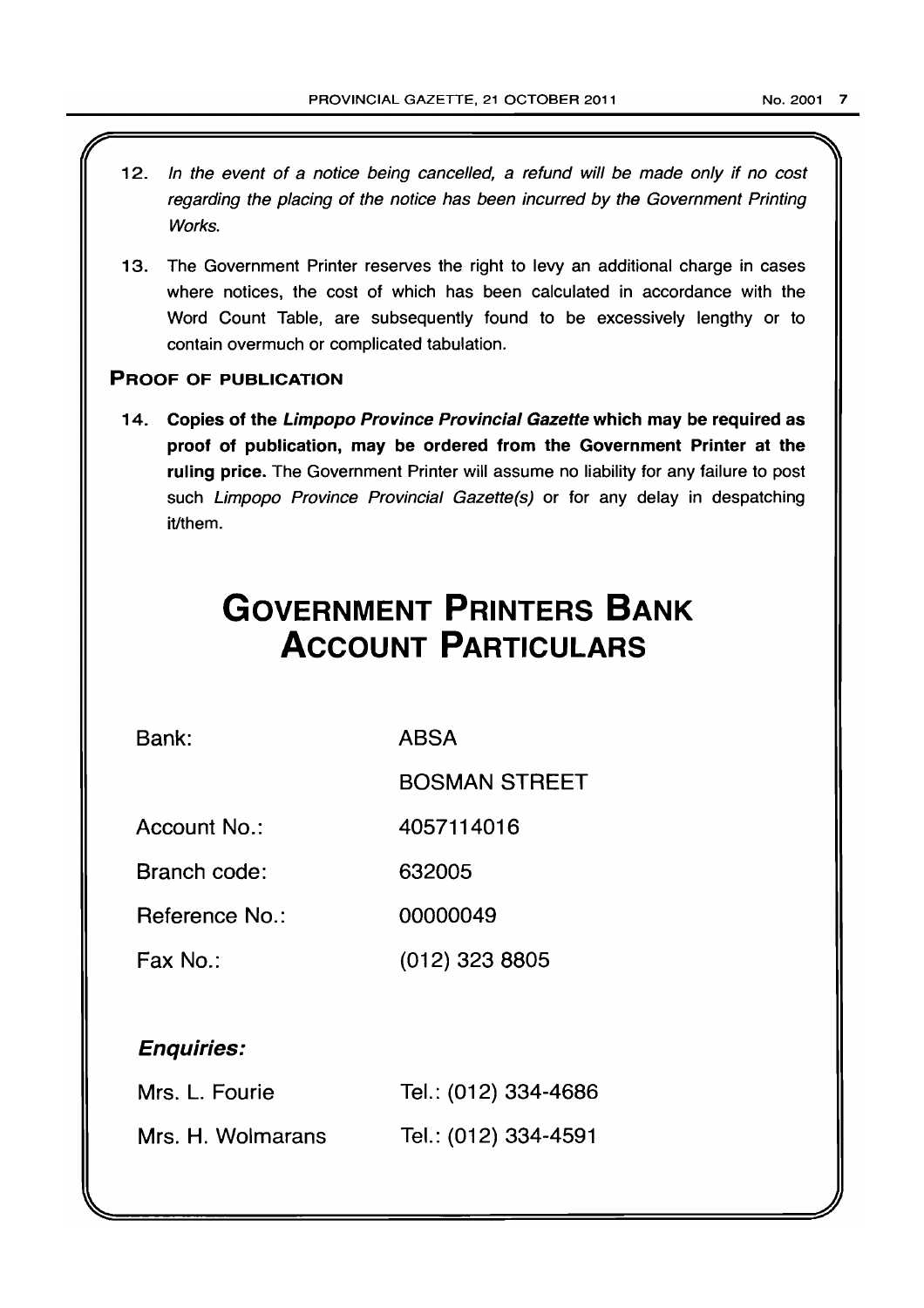## **GENERAL NOTICES • ALGEMENE KENNISGEWINGS**

## GENERAL NOTICE 310 OF 2011

## POLOKWANE/PERSKEBULT AMENDMENT SCHEME 272

NOTICE OF APPLICATION FOR THE AMENDMENT OF THE POLOKWANE/PERSKEBULT TOWN-PLANNING SCHEME 2007, IN TERMS OF SECTION 56 (1) (b) (i) AND (ii) OF THE TOWN-PLANNING AND TOWNSHIPS ORDINANCE, 1986 (ORDINANCE No. 15 OF 1986)

I, Marius Shepherd of Plantecnic Town Planning Support Services, being the authorized agent of the owner of the erf mentioned below, hereby gives notice in terms of section 56 (1) (b) (i) and (ii) of the Town-planning and Townships Ordinance (Ordinance 15 of 1986), that I have applied to the Polokwane Municipality for the amendment of the town-planning scheme known as the PolokwanelPerskebult Town-planning Scheme, 2007, by the rezoning of Erf 115, Ivy Park, Registration Division LS, Limpopo Province, situated at 13 Schreiner Street. from "Residential 1" to "Residential 2" and simultaneously for the special consent of the local municipality in terms of Clause 21 of the Polokwane/Perskebult Town Planning Scheme, 2007, to relax the density to "44 dwelling units per hectare" for the purposes of erecting in total four dwelling units on the erf.

Particulars of the application will lie for inspection during normal office hours at the office of the Manager: Spatial Planning and Land Use Management, First Floor, West Wing, Civic Centre, Landdros Mare Street, Polokwane, for the period of 28 days from 14 October 2011.

Objections to or representations in respect of the application must be lodged with or made in writing to the Municipal Manager at the above address or at PO Box 111, Polokwane, 0700, within a period of 28 days from 14 October 2011.

Address of agent: Marius Shepherd of Plantecnic Town Planning Support Services, PO Box 2404, Quattro Plaza 2, 13 Watermelon Street, Platinum Park, Polokwane, 0700. Cell: 076 397 5139 . . **- .** 

## ALGEMENE KENNISGEWING 310 VAN 2011

## POLOKWANE/PERSKEBULT-WYSIGINGSKEMA 272

KENNISGEWING VAN AANSOEK VIR DIE WYSIGING VAN DIE POLOKWANE/PERSKEBULT-DORPSBEPLANNINGSKEMA. 2007, INGEVOLGE ARTIKEL 56 (1) (b) (i) EN (iI) VAN DIE ORDONNANSIE OP DORPSBEPLANNING EN DORPE, 1986 (ORDONNANSIE 15 VAN 1986)

Ek, Marius Shepherd van Plantecnic Town Planning Support Services, synde die gemagtigde agent van die eienaar van die ondergenoemde erf, gee hiermee ingevolge artikel 56 (1) (b) (i) en (ii) van die Ordonnansie op Dorpsbeplanning en Dorpe (Ordonnansie 15 van 1986), kennis dat ek by die Polokwane Munisipaliteit aansoek gedoen het om die wysiging van die dorpsbeplanningskema bekend as die Polokwane/Persebult-dorpsbeplanningskema, 2007, deur die hersonering van Erf 115, Ivy Park, Registrasieafdeling LS, Limpopo Provinsie, geleë te Schreinerstraat 13 van "Residensieel 1" na "Residensieel 2" en gelyktydig vir die spesiale toestemming van die plaaslike munisipaliteit in terme van Klousule 21 van die PolokwanelPerskebultdorpsbeplanningskema, 2007, vir die verslapping van die digtheid na "44 eenhede per hektaar" vir die doel om in totaal vier eenhede op die ert op te rig.

Besonderhede van die aansoek lê ter insae gedurende kantoorure by die kantoor van die Bestuurder: Ruimtelike Beplanning en Grondgebruikbestuur, Eerste Vloer, Wesvleuel, Burgersentrum, Landdros Marestraat, Polokwane, vir 'n tydperk van 28 dae vanaf 14 Oktober 2011.

Besware teen of vertoë ten opsigte van die aansoek moet binne 'n tydperk van 28 dae vanaf 14 Oktober 2011 skriftelik by of tot die Munisipale Bestuurder by bovermelde adres of by Posbus 111, Polokwane, 0700, ingedien of gerig word.

Adres van agent: Marius Shepherd van Plantecnic Town Planning Support Services, Posbus 2404, Quattro Plaza 2, Watermelonstraat 13, Platinum Park, Polokwane, 0700. Sel: 076 397 5139.

14-21

## GENERAL NOTICE 311 OF 2011

## POLOKWANE/PERSKEBULT AMENDMENT SCHEME 273

Duzilux CC Town Planners and Project Management Consultants, being the authorised agent of the owner of Erf 443, Bendor, hereby give notice in terms of section 56 (1) (b) (i) of the Town-planning and Townships Ordinance, 1986 (Ordinance 15 of 1986), that I have applied to the Polokwane Municipality for the amendment of the Polokwane/Perskebult Town-planning Scheme, 2007, for the rezoning of Erf 443, Bendor, located at 3 The-Cresent Street from "Residential 1" to "Residential 2" as well as for the special consent of the Polokwane Municipality in terms of Clause 21 of the Polokwane/Perskebult Town-planning Scheme, 2007, to allow for a density of 44 units per hectare.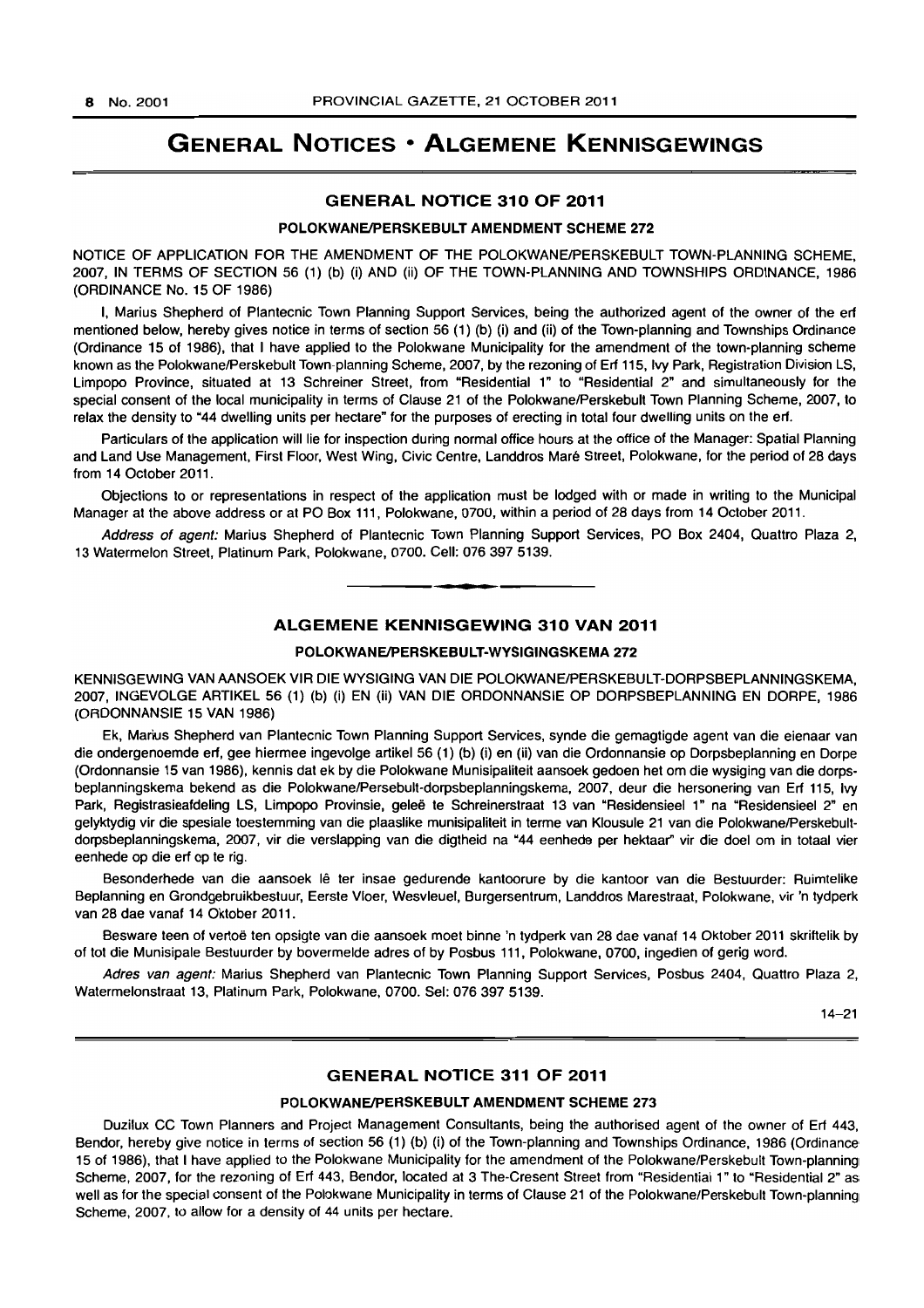Particulars of the application will lie for inspection during normal office hours at the office of the Manager: Planning. Directorate Planning and Development, First Floor, West Wing, Civic Centre, Landdros Mare Street. Polokwane, for a period of 28 days from 14 October 2011.

Objections to or representations in respect of the application must be lodged with or made in writing to the Manager: Spatial Planning and Land Use Management at the above address of at P.O. Box 111, Polokwane, 0700, within a period of 28 days from 14 October 2011.

Address of agent: Duzilux CC Town Planners and Project Management Consultants, P.O. Box 1305, Springs, 1560. Cell: 0734527172. Fax: 086 718 2333.

## ALGEMENE KENNISGEWING 311 VAN 2011

**• •** 

### POLOKWANE/PERSKEBULT-WYSIGINGSKEMA 273

Duzilux CC Town Planners and Project Management Consultants, synde die gemagtigde agent van die eienaar van Erf 443. Bendor. gee hiermee ingevolge artikel 56 (1) (b) (i) van die Ordonnansie op Dorpsbeplanning en Dorpe, 1986 (Ordonnansie 15 van 1986), kennis dat ek by die Polokwane Munisipaliteit aansoek gedoen het om die wysiging van die Polokwane/Perskebult-dorpsbeplanningskema, 2007, deur die hersonering van Erf 443, Bendor, gelee in 3 The-Cresentstraat van "Residensieel 1" na "Residensieel 2" asook vir die spesiale toestemming van Polokwane/Perskebult-dorpsbeplanningskema om die digtheid van 44 eenhede per hektaar.

Besonderhede van die aansoek lê ter insae gedurende gewone kantoorure by die Bestuurder: Beplanning: Direktoraat Beplanning en Ontwikkeling. Eerste Vloer, Burgersentrum, Landdros Marestraat. Polokwane, vir 'n tydperk van 28 dae vanaf 14 Oktober 2011.

Besware teen of vertoë ten opsigte van die aansoek moet binne 28 dae vanaf 14 Oktober 2011 skriftelik by of tot die Bestuurder: Beplanning: Direktoraat Beplanning en Ontwikkeling by onderstaande adres of by Posbus 111, Polokwane, 0700, ingedien of gerig word.

Adres van agent: Duzilux CC Town Planners and Project Management Consultants, Posbus 1305, Springs, 1560. Sel: 073 452 7172. Faks: 086 718 2333.

14-21

## GENERAL NOTICE 312 OF 2011

#### TZANEEN AMENDMENT SCHEME 246

We. Jacques du Toit & Associates, Town and Regional Planners, being the authorized agent of the owner of the property mentioned below. hereby give notice in terms of section 56 (1) (b) (i) of the Town-planning and Townships Ordinance, 1986 (Ordinance 15 of 1986), that we have applied to the Greater Tzaneen Municipality for the amendment of the Tzaneen Town-planning Scheme. 2000. by the rezoning of the property described below:

Portion 20 (a portion of Portion 6), Jagersfontein 554 LT. situated north of Tzaneen adjacent and east of the National Road R71. and adjacent and north of the Tzaneen Dam, from "Agriculture" to "Special for private resort purposes".

Particulars of the application will lie for inspection during normal office hours at the office of the Municipal Manager, Civic Centre, Agatha Street, Tzaneen, for the period of 28 days from 14 October 2011.

Objections to or representations in respect of the application must be lodged with or made in writing to the Municipal Manager at the above address or at PO Box 24, Tzaneen, 0850. within a period of 28 days from 14 October 2011.

Address of agent: Jacques du Toit & Associates, PO Box 754, Tzaneen, 0850.

## ALGEMENE KENNISGEWING 312 VAN 2011

• **- \*** 

#### TZANEEN-WYSIGINGSKEMA 246

Ons. Jacques du Toit & Medewerkers. Stads- en Streeksbeplannners, synde die gemagtigde agent van die eienaar van die eiendom hieronder genoem. gee hiermee ingevolge artikel 56 (1) (b) (i) van die Ordonnansie op Dorpsbeplanning en Dorpe, 1986 (Ordonnansie 15 van 1986). kennis dat ons by die Grater Tzaneen Munisipaliteit aansoek gedoen het om die wysiging van die Tzaneen-dorpsbeplanningskema, 2000. deur die hersonering van die eiendom hierander beskryf:

Gedeelte 20 ('n gedeelte van Gedeelte 6), Jagersfontein 554 LT, geleë noord van Tzaneen en aangrensend en oos van die R71 Nasionale Pad en aangrensend en noord van die Tzaneendam, van "Landbou" na "Spesiaal vir privaat oord doeleindes".

Besonderhede van die aansoek lê ter insae gedurende gewone kantoorure by die kantoor van die Munisipale Bestuurder, Burgersentrum, Agathastraat. Tzaneen, vir 'n tydperk van 28 dae vanaf 14 Oktober 2011.

Besware teen of vertoë ten opsigte van die aansoek moet binne 'n tydperk van 28 dae vanaf 14 Oktober 2011 skriftelik by of tot die Munisipale Bestuurder by bovermelde adres of by Posbus 24, Tzaneen, 0850, ingedien of gerig word.

Adres van agent: Jacques du Toit & Medewerkers, Posbus 754, Tzaneen, 0850.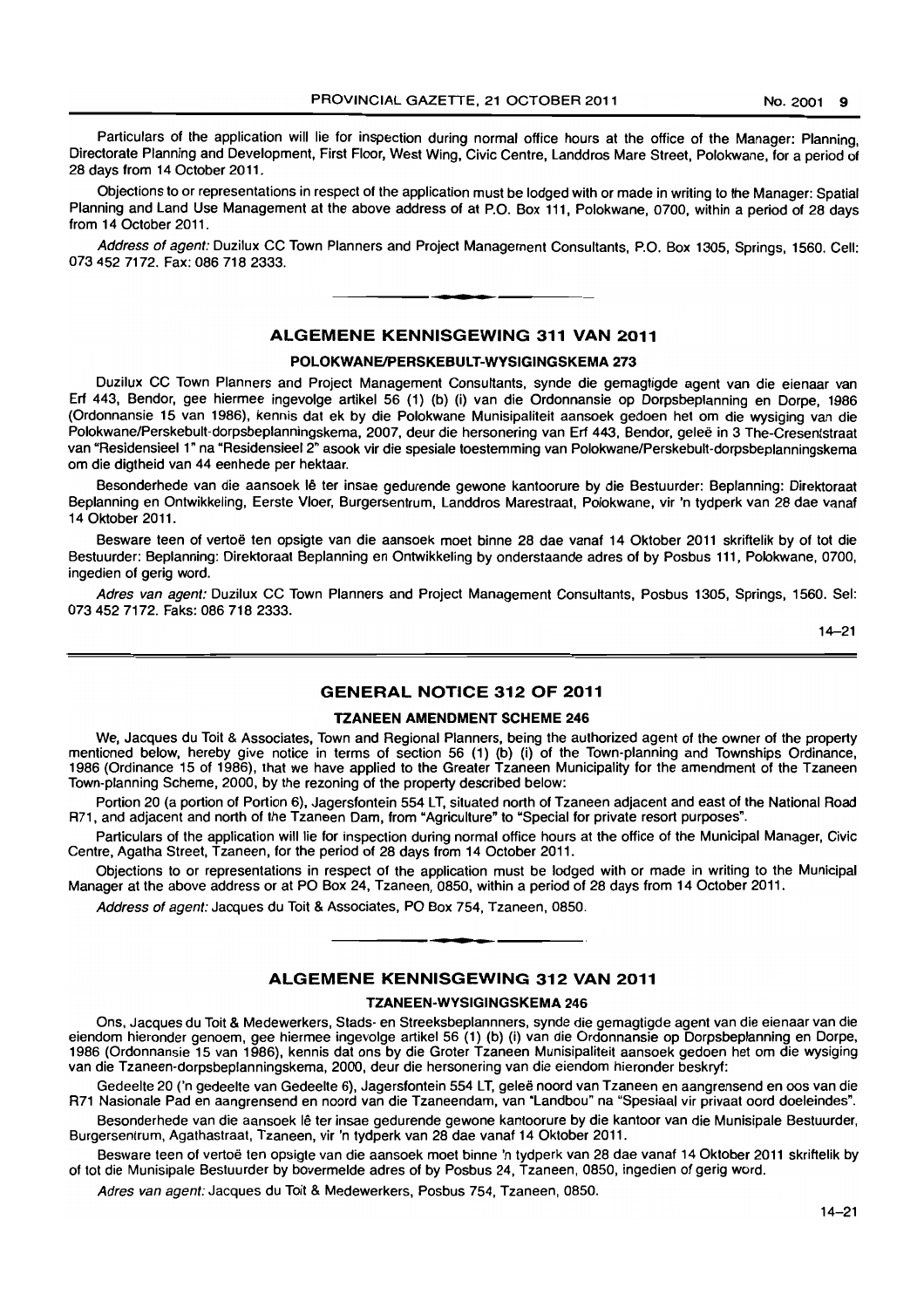## GENERAL NOTICE 313 OF 2011

#### MAKHADO AMENDMENT SCHEMES 22 & 23

I, Theo Kotze. as the agent of the owners of the properties mentioned below. hereby give notice in terms of section 56 (1) (b) (i) of the Town-planning and Townships Ordinance (Ordinance 15 of 1986), that 1 have applied to the Makhado Municipality for the amendment of the town-planning scheme, known as the Makhado Land Use Scheme. 2009. in the following manner:

Makhado Amendment Scheme 22: By the rezoning of Portion 1 of Erf 564, Louis Trichardt, from "Residential 1" to "Residential 3. The purpose with the application is to erect more dwelling units on the property.

Makhado Amendment Scheme 23: By the rezoning of Erf 350 & the Remainder of Erf 348. Louis Trichardt, from "Residential 1" to "Institutional", subject to special conditions, in order that the mentioned properties can be used for the purpose of a private hospital.

Particulars of the application will lie for inspection during normal office hours at the office of the Director, Municipal Secretariat, 1st Floor, Civic Centre, Makhado (Louis Trichardt), (128 Krogh Street), for a period of 28 days from 14 October 2011.

Objections to or representations in respect of the application must be lodged with or made in writing to the Director, Municipal Secretariat, at the above address or at Private Bag X2596, Makhado, 0920, within a period of 28 days from 14 October 2011.

Date of first publication: 14 October 2011.

Address of agent: Developlan, P.O. Box 1883, Polokwane. 0700. Fax: 086 218 3267. . **- .** 

## ALGEMENE KENNISGEWING 313 VAN 2011

## MAKHADO-WYSIGINGSKEMA 22 & 23

Ek, Thea Kotze, as die agent van die eienaars van ondergemelde eiendomme, gee hiermee ingevolge artikel56 (1) (b) (i) van die Ordonnansie op Dorpsbeplanning en Dorpe (Ordonnansie 15 van 1986), kennis dat ek aansoek gedoen het by die Makhado Munisipaliteit vir die wysiging van die dorpsbeplanningskema, bekend as die Makhado Grondgebruikskema, 2009, op die volgende wyse:

Makhado-wysigingskema 22: Deur die hersonering van Gedeelte 1 van Erf 564, Louis Trichardt, (geleë op die hoek van Noordwes- & Rissikstraat) vanaf "Residensieel 1" na "Residensieel 3". Die doel met die aansoek is om meer wooneenhede op die perseel op te rig.

Makhado-wysigingskema 23: Deur die hersonering van Erf 350 & die Restant van Erf 348, Louis Trichardt (geleë op die hoek van Joubert- & Reitzstraat) vanaf "Residensieel 1" na "Inrigting", onderhewig aan spesiale voorwaardes sodat voormelde eiendomme vir die doeleindes van 'n privaathospitaal gebruik kan word.

Besonderhede van voormelde aansoeke lê ter insae gedurende gewone kantoorure by die kantoor van die Direkteur, Munisipale Sekretariaat, 1ste Vloer, Burgersentrum, Makhado (Louis Trichardt), (Kroghstraat 128), vir 'n tydperk van 28 dae vanaf 14 Oktober 2011.

Besware teen of vertoë ten opsigte van die aansoek moet binne 'n tydperk van 28 dae vanaf 14 Oktober 2011, skriftelik by of tot die Direkteur, Munisipale Sekretariaat, by bovermelde adres of by Privaatsak X2596, louis Trichardt, 0920, ingedien of gerig word,

Datum van eerste publikasie: 14 Oktober 2011.

Adres van agent: Developlan, Posbus 1883, Polokwane, 0700. Faks: 086 218 3267.

14-21

## GENERAL NOTICE 314 OF 2011

## BELA-BELA AMENDMENT SCHEME 54/08

NOTICE OF APPLICATION FOR AMENDMENT OF THE TOWN-PLANNING SCHEME IN TERMS OF SECTION 56 (1) (b) (i) OF THE TOWN-PLANNING AND TOWNSHIPS ORDINANCE. 1986 (ORDINANCE No. 15 OF 1986)

We, Geo Projects, authorised agents of the owner of the farm Etosha 671 KQ, Bela-Bela, hereby give notice in terms of Section 56 (1) (b) (i) of the Town-planning and Townships Ordinance, 1986 (Ordinance No. 15 of 1986) that we have applied to the Bela-Bela Municipality for the amendment of the town-planning scheme, known as the Bela-Bela Land Use Scheme, 2008, by the amendment of the zoning of the property by the addition to the existing Annexure 105 to make provision for a Kamp/Caravan Park with ablution facilities.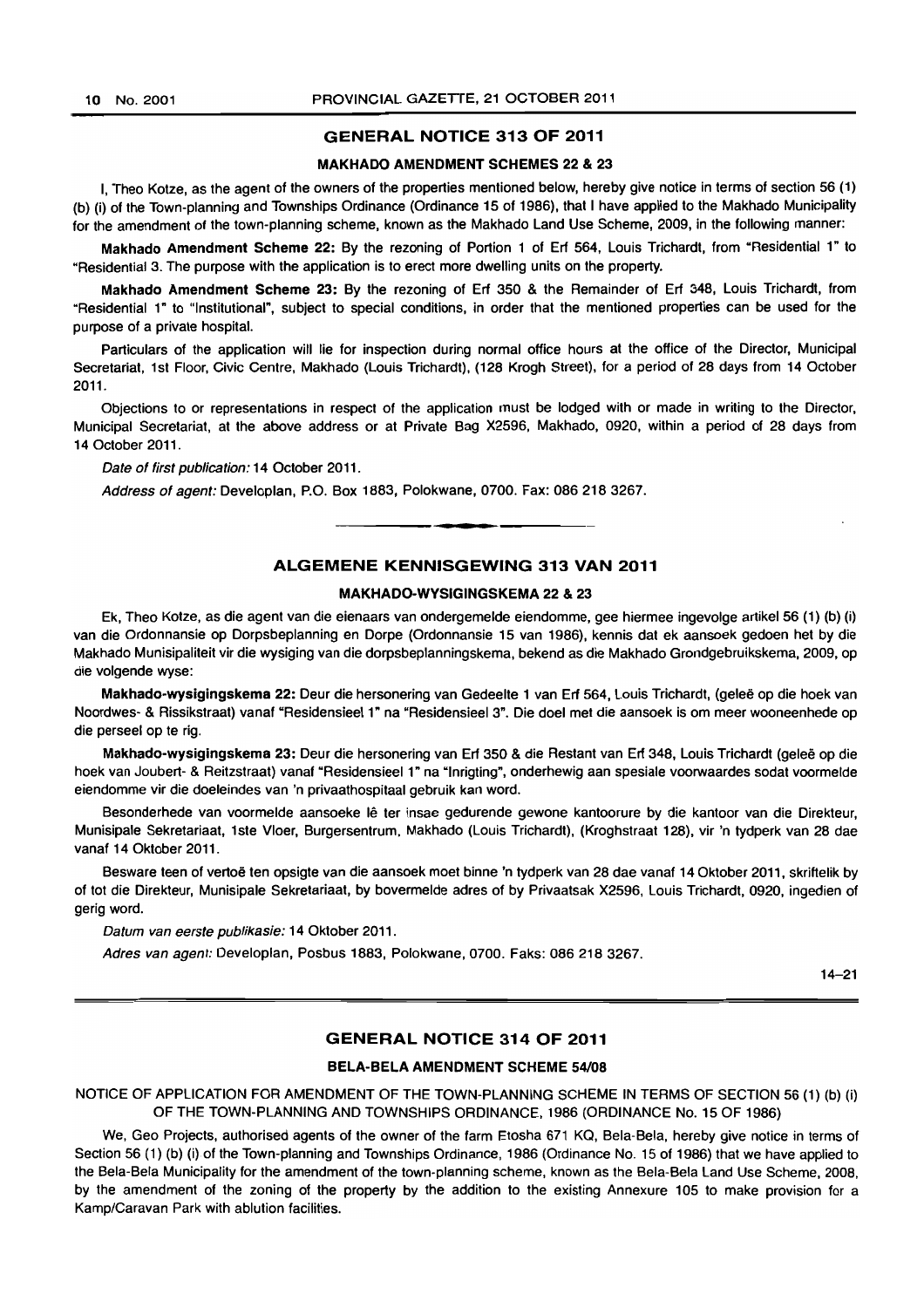Particulars of the application will lie for inspection during normal office hours at the office of the Municipal Manager, Municipal Offices, Bela-Bela, for a period of 28 days from 14 October 2011.

Objections to or presentations in respect of the application must be lodged with or made in writing to: The Municipal Manager at the above address or at Private Bag X1609, Bela-Bela, 0480, within a period of 28 days from 14 October 2011.

Address: P.O. Box 919. Bela-Bela, 0480. Tel: 082 881 7252.

## ALGEMENE KENNISGEWING 314 VAN 2011

I **• I** 

## BELA-BELA WYSIGINGSKEMA *54108*

KENNISGEWING VAN AANSOEK OM WYSIGING VAN DIE DORPSBEPLANNINGSKEMA INGEVOLGE ARTIKEL 56 (1) (b) (i) VAN DIE ORDONNANSIE OP DORPSBEPLANNING EN DORPE, 1986 (ORDONNANSIE No. 15 VAN 1986)

Ons, Geo Projects, synde die gemagtigde agent van die eienaars van die restant van Gedeelte 3 van die plaas Etosha 671 KQ, Bela-Bela, gee hiermee ingevolge artikel 56 (1) (b) (i) van die Ordonnansie op Dorpsbeplanning en Dorpe (Ordonnansie 15 van 1986), kennis dat ek by die Bela-Bela Munisipaliteit aansoek gedoen het om die wysiging van die dorpsbeplanningskema, bekend as die Bela-Bela Grondgebruikskema, 2008, deur die sonering van die eiendom hierbo beskryf, te wysig deur die byvoeging by die bestaande Bylae 105 om verder voorsiening te maak vir 60 (sestig) kamp/Karavaanpark metwas- en toiletfasiliteite.

Besonderhede van die aansoek lê ter insae gedurende gewone kantoorure by die kantoor van die Munisipale Bestuurder, Munisipale Kantore, Bela-Bela, vir 'n tydperk van 28 dae vanaf 14 Oktober 2011.

Besware teen of vertoë ten opsigte van die aansoek moet binne 'n tydperk van 28 dae vanaf 14 Oktober 2011 skriftelik by of tot die Munisipale Bestuurder by bovermelde adres of by Privaatsak X1609, Bela-Bela, 0480. ingedien of gerig word.

Adres van agent: Posbus 919, Bela-Bela, 0480. Tel: 082 881 7252.

14-21

## GENERAL NOTICE 315 OF 2011

## AMENDMENT SCHEME 243

NOTICE OF APPLICATION FOR THE AMENDMENT OF THE TZANEEN TOWN-PLANNING SCHEME, 2000, IN TERMS OF SECTION 56 (1) (b) (i) OF THE TOWN-PLANNING AND TOWNSHIPS ORDINANCE, 1986 (ORDINANCE No. 15 OF 1986)

We, Khosa Development Specialists, being the authorized agent of the owner of the erf mentioned below, hereby give notice in terms of section 56 (1) (b) (i) of the Town-planning and Townships Ordinance, 1986 (Ordinance No. 15 of 1986) that we have applied to the Greater Tzaneen Municipality for the amendment of the town-planning scheme known as the Tzaneen Town-planning Scheme, 2000, to rezone Erf 1737, Nkowankowa Section B, from "Business 4" to "Educational".

Particulars of the application will lie for inspection during normal office of the Manager: Spatial Planning and Land Use Management, Greater Tzaneen Municipality, 3rd Floor, No. 1 Agatha Street, Civic Center, Tzaneen, for a period of 28 days from 14 October 2011.

Objections to or representations in respect of the application must be lodged with or made in writing and in duplicate to the Municipal Manager at the above address or at PO Box 24, Tzaneen, 0852, within a period of 28 days from 14 October 2011.

Address of agent: Khosa Development Specialists, PO Box 727, Bendor Park, 0713. Tel: (015) 297·5433. Fax: 086 600 7119.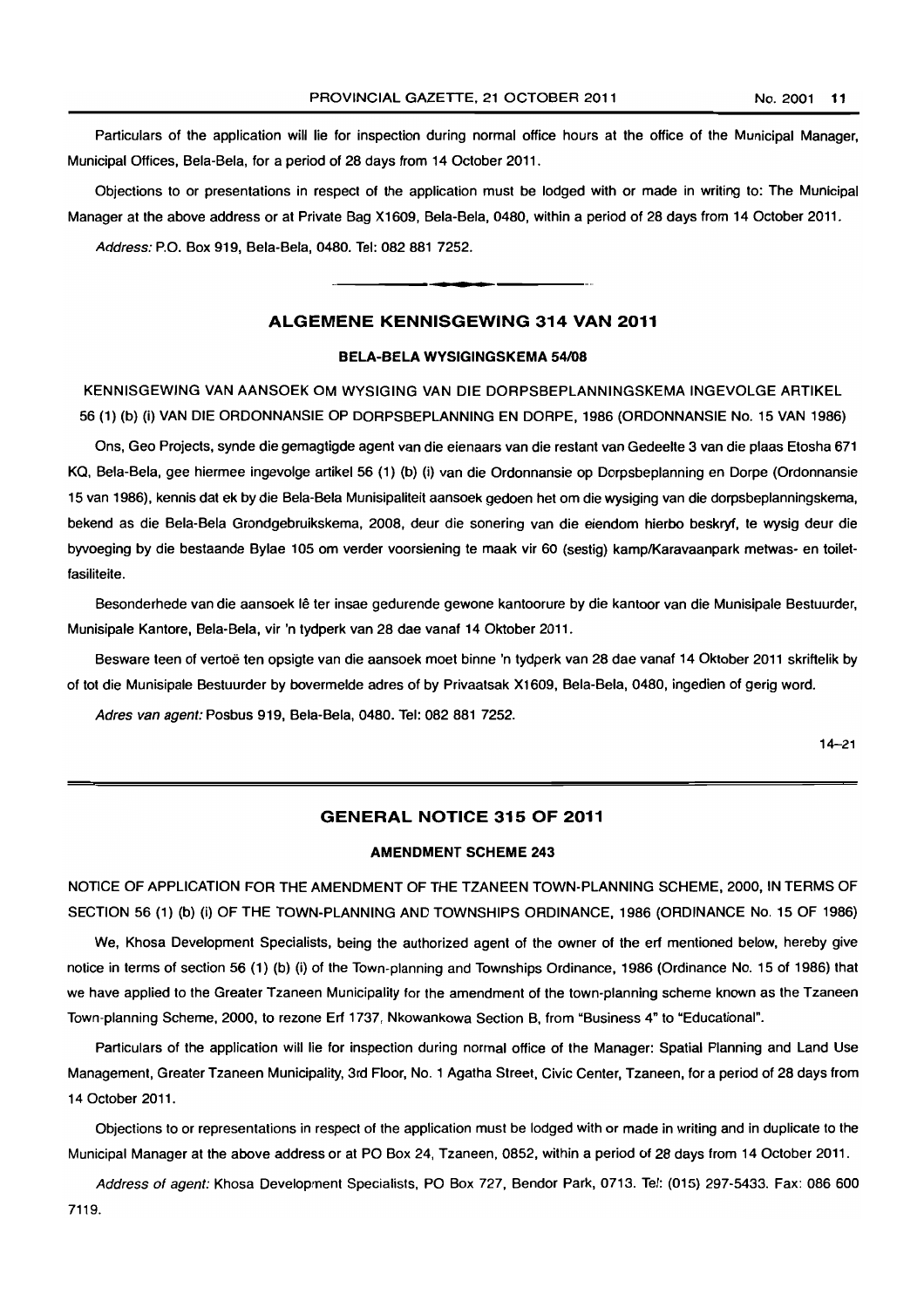## ALGEMENE KENNISGEWING 315 VAN 2011

## WVSIGINGSKEMA 243

KENNISGEWING VAN DIE AANSOEK OM DIE WVSIGING VAN DIE TZANEEN-DORPSBEPLANNINGSKEMA, 2000 INGEVOLGE ARTIKEL 56 (1) (b) (i) VAN DIE ORDONNANSIE OP DORPSBEPLANNING EN DORPE, 1986 (ORDONNANSIE No. 15 VAN 1986)

Ons, Khosa Development Specialists, synde die gemagtigde agent van die eienaar van die ondergenoemde ert, gee hiermee ingevolge artikel56 (1) (b) (i) van die Ordonnansie op Dorpsbeplanning en Dorpe, 1986 (Ordonnansie 15 van 1986) kennis dat ens by die Groter Tzaneen Munisipaliteit aansoek gedoen het om die wysiging van die dorpsbeplanningskema bekend as die Tzaneen-dorpsbeplanningskema, 2000, vir die hersonering van Ert 1737, Nkowankowa, Artikel B, vanaf "Besigheid 4" na "Opvoedkundige".

Besonderhede van die aansoek lê ter insae gedurende gewone kantoorure by die kantoor van die Bestuurder: Ruimtelike Beplanning en Grondgebruiksbeheer, Groter Tzaneen Munisipaliteit, 3de Vloer, Westelike Vleuel, Burgersentrum, Tzaneen, vir 'n tydperk van 28 dae vanaf 14 Oktober 2011.

Besware teen of vertoë ten opsigte van die aansoek moet binne 'n tydperk van 28 dae vanaf 14 Oktober 2011 skriftelik en in tweevoud by of tot die Munisipale Bestuurder by bovermelde adres of by Posbus 24, Tzaneen, 0852, ingedien of gerig word.

Adres van agent: Khosa Development Specialists, Posbus 727, Bendor Park, 0713. Tel: (015) 297-5433. Faks: 086 600 7119.

14-21

## GENERAL NOTICE 316 OF 2011

REMOVAL OF RESTRICTIONS ACT, 1967

### THE REMOVAL OF THE CONDITIONS IN THE DEED OF GRANT TG1708/88LB OF ERF 15, ZONE A, MANKWENG, AND THE SIMULTANEOUS APPLICATION IN TERMS OF THE PROVISION OF REGULATION R293 OF 1962 (ADMINISTRATION OF TOWNSHIPS REGULATION)

It is hereby notified that application has been made in terms of section 3 (1) of the Removal of Restrictions Act, 1967, by the firm Plantecnic Town Planning Support Services for: (1) The removal of conditions 1 in Deed of Grant TG1708/88LB of Ert 15, Mankweng Zone A, to be used for the development of a residential buildingl student accommodation and simultaneous in terms of the provisions of Regulation R293 of 1962, for the change of land use of the above-mentioned property, from single residential use to high density residential use to permit student accommodationlresidential building on the property.

Particulars of the application will lie for inspection during normal office hours at the office of Department of Local Government and Housing, c/o Landdros Mare & Rabe Streets, Polokwane, until 11 November 2011.

Objections to or representations in respect of the application must be lodged with or made to the Head of Department Local Government and Housing, Private Bag X9485. Polokwane, 0700, or at the above address on or before 11 November 2011.

Address of applicant: Plantecnic, PO Box 2404, Polokwane, 0700, Cell: 076 397 5139, Fax: 086 759 0882.

Date of first notice: 14 October 2011.

## **•**  GENERAL NOTICE 316 OF 2011

#### GO TLO§WA GA MOLAWANA WA DIKGANET§O WA 1967, GO TLO§WA GA MAPHEKO LENGWALONG LA MADULO (DEED OF GRANT) TG1708l88LB. VA SETENENG SA 15 ZONE A MANKWENG GA MMOGO LE KGOPELO GO VA KA MOLAWANA WA R293 WA 1962 (MOLAWANA WA GO BU §WA GA MAKHEI§ENE)

Le lemošwa mo gore kgopelo go ya ka lefapha la 3 (1) la go tlošwa ga molawana wa dikganetšo wa 1967, e dirilwe ke ba kgwebo ya Plantecnic Town Planning Support Services gore: Go tloswe mapheko lengwalong la madulo (Deed of Grant) la TG1708/88LB I~baleng la (Erf) 15 Mankweng Zone A, meago e fetolelwa gebo madulo a baithuti la go lefelwa molawana wa R293 wa 1962 E se sa ba la lapa Ie tee goba la batho ka bantshi a masabasaba.

Bao ba nyakago go iponela ka a bona mahlo yona kgopelo ye ba tla ehwetsa dikantorong tsa Kgoro ya PusoSelegae le Mengwako (Department of Local Government and Housing), *clo* Landros Mare (and) Ie Rabe Streets, Polokwane, go fihla la letsatsikgwedi la di 11 November 2011 .

Bao ba nyakago go ganetsa kgopelo ye ba ka ikopanya Ie Hlogo ya Kgoro ya PusoSelegae Ie Mengwako (Head of Department Local Government and Housing), Private Bag X9485, Polokwane, 0700, goba lepokising la poso leo Ie bontshitswego ka godimo pele ga letsatsikgwedi 11 November 2011.

Bakgopedi ba: Plantecnic ba hwetsagala mafelong a: PO Box 2404, Bendor, 0700. Nomoro ya mogala: 076 397 5139. Fax: 086 759 0882.

Tsebiso ya mathoma e dirilwe 14 October 2011.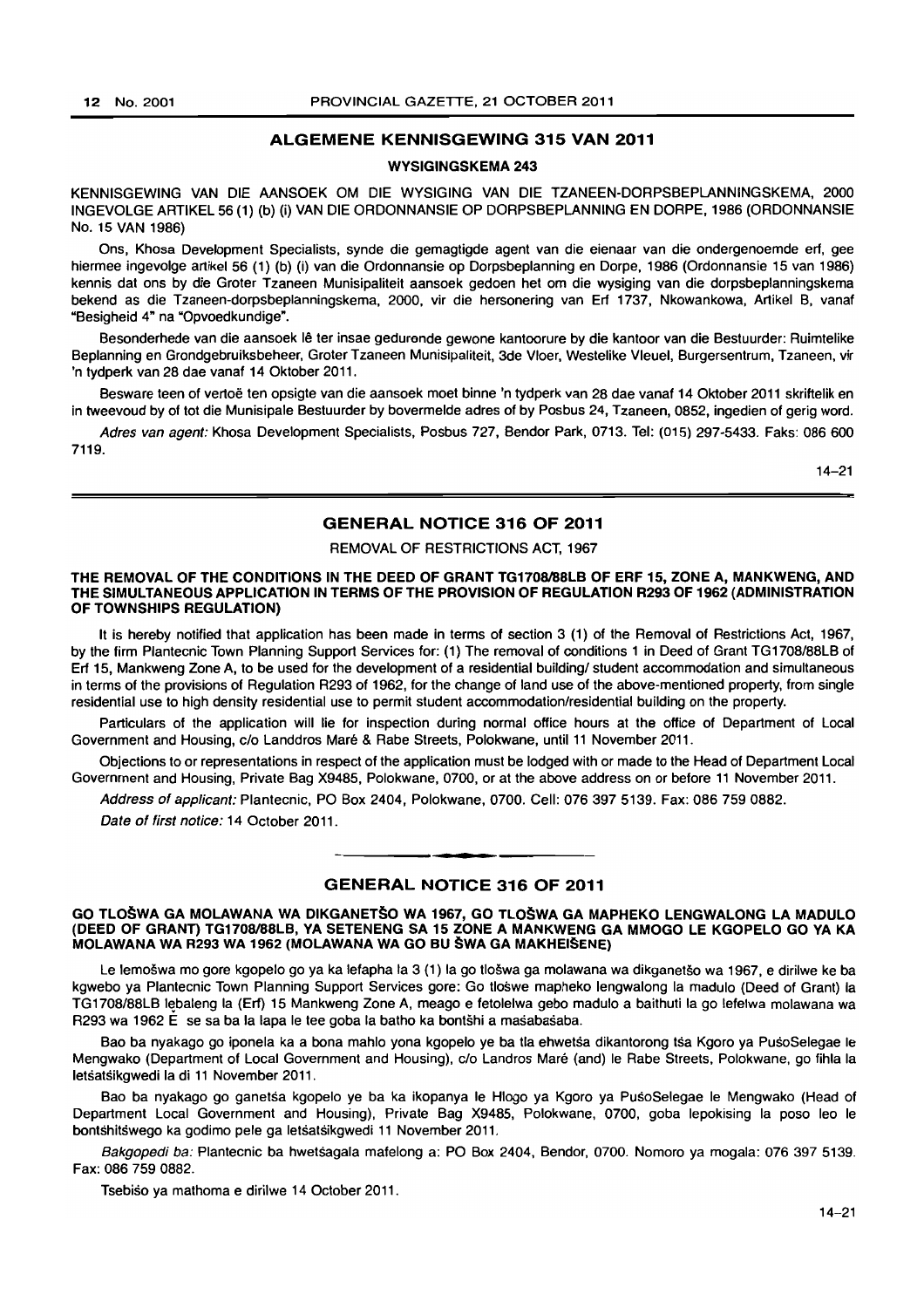## GENERAL NOTICE 321 OF 2011

## NOTICE OF APPLICATION FOR ESTABLISHMENT OF A TOWNSHIP

The Mogalakwana Local Municipality hereby gives notice in terms of section 96 (3) read with section 69 (6) (a) of the Townplanning and Townships Ordinance, 1986 (Ordinance 15 of 1986), that application to establish the township referred to in the Annexure hereto, has been received by it.

Particulars of the application will lie for inspection during normal office hours at the office of the Manager: Development Planning, Technical Services Department, Civic Centre, 54 Retief Street, Mokopane, 0600, for a period of 28 days from 21 October 2011.

Objections to or representations in respect of the application must be lodged with or made in writing and in duplicate to the Manager: Development Planning, at the above-mentioned address within a period of 28 days from 21 October 2011.

#### ANNEXURE

#### Name of township: Ga Puka Extension 1.

Full name of applicant: C-Plan Development Consultants Town and Regional Planners.

Number of erven in proposed township:

~Residential"=500; "Public Open Space"=5.

Description of land on which the township is to be established: Part of the remaining extent of the Farm Rooibokfontein No. 821 LR.

Location of proposed township: Approximately 4 kilometres north of the N11 National Road to Groblersbrug along an unmarked road and adjoining existing Ga Puka Township to the north. . **- .** 

## ALGEMENE KENNISGEWING 321 VAN 2011

## KENNISGEWING VAN AANSOEK OM STIGTING VAN 'N DORP

Die Mogalakwana Munisipale Raad, gee hiermee ingevolge artikel 96 (3) gelees met artikel 69 (6) (a) van die Ordonnansie op Dorpsbeplanning en Dorpe, 1986 (Ordonnansie 15 van 1986), kennis dat 'n aansoek om die dorp in die Bylae hierby genoem, te stig, deur hom ontvang is.

Besonderhede van die aansoek Ie ter insae gedurende gewone kantoorure by die Bestuurder, Ontwikkelingsbeplanning, Tegniese Dienstedepartement, Burgersentrum, Retiefstraat 54, Mokopane, 0600, vir 'n tydperk van 28 dae vanaf 21 Oktober 2011.

Besware teen of vertoë ten opsigte van die aansoek moet binne 'n tydperk van 28 dae vanaf 21 Oktober 2011 skriftelik en in tweevoud by of tot die Bestuurder: Ontwikkelingsbeplanning by bovermelde adres ingedien of gerig word.

#### BYLAE

Naam van dorp: Ga Puka Uitbreiding 1.

Volle naam van aansoeker: C-Plan Development Consultants Stadsbeplanners.

Aantal erwe in voorgestelde dorp: "Residensieel"=500; "Openbare Oop Ruimte"=5.

Beskrywing van die grond waarop die dorp gestig staan te word: Gedeelte van die Restant van die plaas Rooibokfontein No. 821-LR.

Ligging van voorgestelde dorp: Ongeveer 4 kilometers noord van die N11 Nasionale Pad na Groblersbrug langs 'n ongemerkte pad en grens direk noord aan die bestaande Ga Puka Dorp.

21-28

## GENERAL NOTICE 322 OF 2011

## TZANEEN AMENDMENT SCHEME 247

We, Jacques du Toit & Associates, Town and Regional Planners, being the authorized agent of the owner of the property mentioned below, hereby give notice in terms of section 56 (1) (b) (i) of the Town-planning and Townships Ordinance, 1986 (Ordinance 15 of 1986), that we have applied to the Greater Tzaneen Municipality for the amendment of the Tzaneen Town-planning Scheme, 2000, by the rezoning of the property described below:

Portion 1 of Erf 418, Tzaneen Extension 4 situated at No.8 Second Avenue opposite the Van Velden Hospital from "Business 4" to "Business 1 ".

Particulars of the applications will lie for inspection during normal office hours at the office of the Municipal Manager, Civic Centre, Agatha Street, Tzaneen, for the period of 28 days from 21 October 2011.

Objections to or representations in respect of the application must be lodged with or made in writing to the Municipal Manager at the above address or at PO Box 24, Tzaneen. 0850, within a period of 28 days from 21 October 2011.

Address of agent: Jacques du Toit & Associates, PO Box 754, Tzaneen, 0850.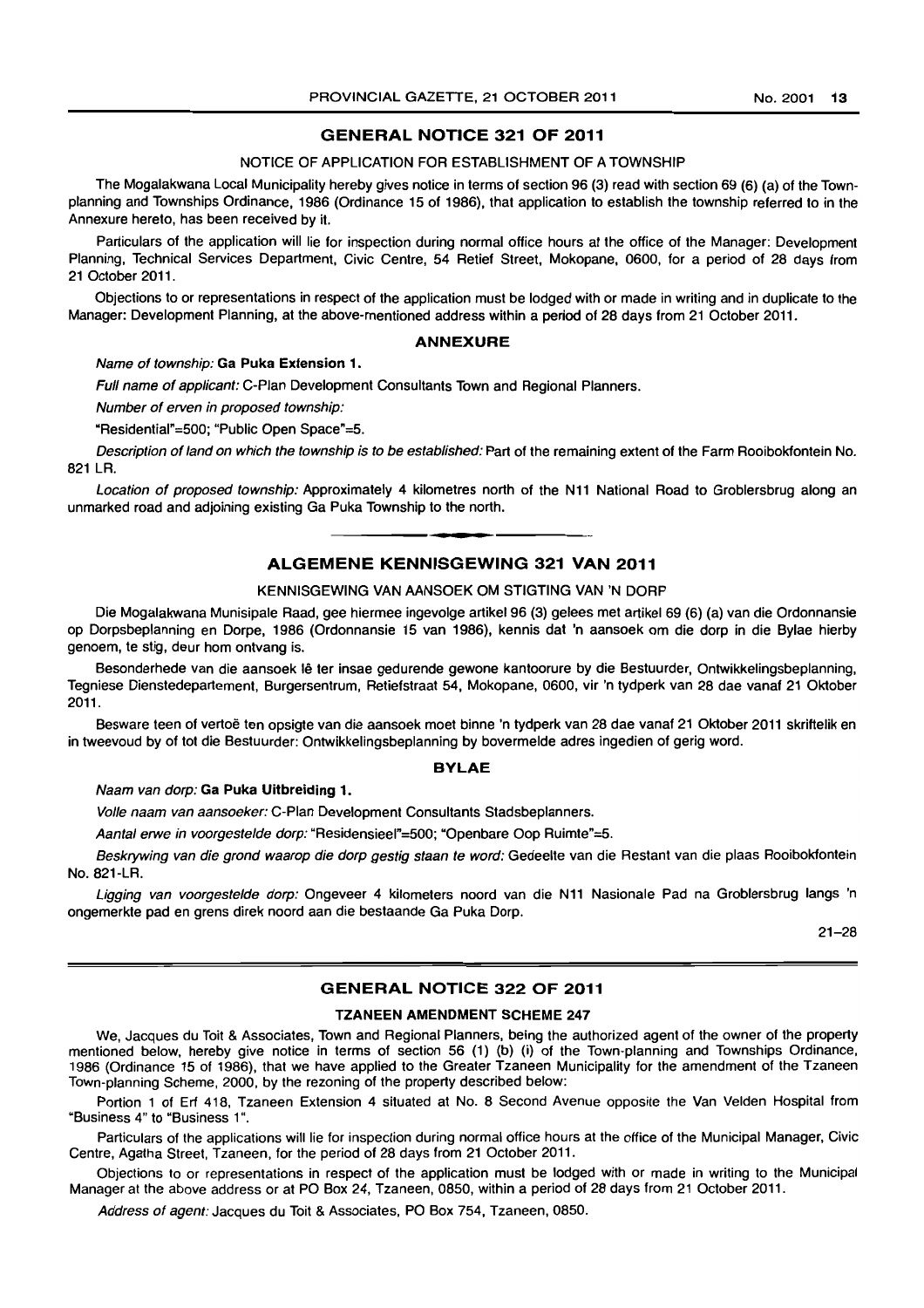## **ALGEMENE KENNISGEWING** 322 **VAN** 2011

## TZANEEN-WYSIGINGSKEMA 247

Ons, Jacques du Toit & Medewerkers, Stads- en Streekbeplannners, synde die gemagtigde agent van die eienaar van die eiendom hieronder genoem, gee hiermee ingevolge artikel 56 (1) (b) (i) van die Ordonnansie op Dorpsbeplanning en Dorpe, 1986 (Ordonnansie 15 van 1986), kennis dat ons by die Groter Tzaneen Munisipaliteit aansoek gedoen het am die wysiging van die Tzaneen-dorpsbeplanningskema, 2000, deur die hersonering van die eiendom hieronder beskryf:

Gedeelte 1 van Erf 418, Tzaneen Uitbreiding 4, geleë te Tweedelaan 8, oorkant die Van Velden Hospitaal, van "Besigheid 4~ na "Besigheid 1~.

Besonderhede van die aansoek lê ter insae gedurende gewone kantoorure by die kantoor van die Munisipale Bestuurder, Burgersentrum, Agathastraat, Tzaneen, vir 'n tydperk van 28 dae vanaf 21 Oktober 2011.

Besware teen of vertoë ten opsigte van die aansoek moet binne 'n tydperk van 28 dae vanaf 21 Oktober 2011 skriftelik by of tot die Munisipale Bestuurder by bovermelde adres of by Posbus 24, Tzaneen, 0850, ingedien of gerig word.

Adres van agent: Jacques du Toit & Medewerkers, Posbus 754, Tzaneen, 0850.

21-28

## **GENERAL NOTICE** 323 **OF** 2011

## TZANEEN AMENDMENT SCHEME 250

NOTICE OF APPLICATION FOR AMENDMENT OF A TOWN-PLANNING SCHEME IN TERMS OF SECTION 56 (1) (b) (i) OF THE TOWN-PLANNING AND TOWNSHIPS ORDINANCE, 1986 (ORDINANCE 15 OF 1986)

We, Kobus Winterbach and/or Willem Johannes Jacobsz, being the authorised agents of the registered owner of Erf 405, Tzaneen Extension 4 (known as Deward Pretorius), hereby give notice in terms of section 56 (1) (b) (i), of the Town-planning and Townships Ordinance, 1986 (Ordinance 15 of 1986), that we have applied to the Greater Tzaneen Municipality for the amendment of the town-planning scheme known as Tzaneen Town-planning Scheme, 2000, by the rezoning of the property described above, situated in 17 Third Avenue, Tzaneen, from "Residential 1" with a density of "One dwelling per 500 m<sup>2</sup>" to "Special" for Tsonga Language Translation Offices and Residential Buildings subject to certain conditions.

Particulars of the application will lie for inspection during normal office hours at the office of the Municipal Manager, Civic Centre, Tzaneen, for a period of 28 days from 21 October 2011 (the date of the first publication of the notice).

Objections to or representations in respect of the application must be lodged with or made in writing to the Municipal Manager at the above address or at PO Box 24, Tzaneen, 0850, within a period of 28 days from 21 October 2011.

Address of authorised agent: Winterbach & Associates, P.O. Box 2071, Tzaneen, 0850. Tel No. (015) 307-1041. Ref No. K1036/W.

## **ALGEMENE KENNISGEWING** 323 **VAN** 2011

a **• •** 

#### TZANEEN-WYSIGINGSKEMA 250

KENNISGEWING VAN AANSOEK OM WYSIGING VAN 'N DORPSBEPLANNINGSKEMA INGEVOLGE ARTIKEL 56 (1) (b) (i) VAN DIE ORDONNANSIE OP DORPSBEPLANNING EN DORPE, 1986 (ORDONNANSIE 15 VAN 1986)

Ons, Kobus Winterbach enlof Willem Johannes Jacobz, synde die gemagtigde agente van die geregistreerde eienaar van Erf 405, Tzaneen Uitbreiding 4 (bekend as Dewald Pretorius), gee hiermee ingevolge artikel 56 (1) (b) (i) van die Ordonnansie op Dorpsbeplanning en Dorpe, 1986 (Ordonnansie 15 van 1986), kennis dat ons by die Groter Tzaneen Munisipaliteit aansoek gedoen het om die wysiging van die dorpsbeplanningskema bekend as Tzaneen-dorpsbeplanningskema, 2000, deur die hersonering van die eiendom hierbo beskryf, geleë te Derdelaan 17, Tzaneen, vanaf "Residensieel 1" met 'n digtheid van "Een wooneenheid per 500 m<sup>2</sup> " na "Spesiaal" vir Tsonga Taal Vertalingskantore en Residensiële Geboue onderworpe aan sekere voorwaardes.

Besonderhede van die aansoek Ie ter insae gedurende gewone kantoorure by die kantoor van die Munisipale Bestuurder, Burgersentrum, Tzaneen, vir 'n tydperk van 28 dae vanaf 21 Oktober 2011 (die datum van eerste publikasie van hierdie kennisgewing).

Besware teen of vertoë ten opsigte van die aansoek moet binne 'n tydperk van 28 dae vanaf 21 Oktober 2011 skriftelik by of tot die Munisipale Bestuurder by bovermelde adres of by Posbus 24, Tzaneen, 0850, ingedien of gerig word.

Adres van gemagtigde agent: Winterbach & Assosiate, Posbus 2071, Tzaneen, 0850. Tel. No. (015) 307-1041. Verw. No. K1036/W.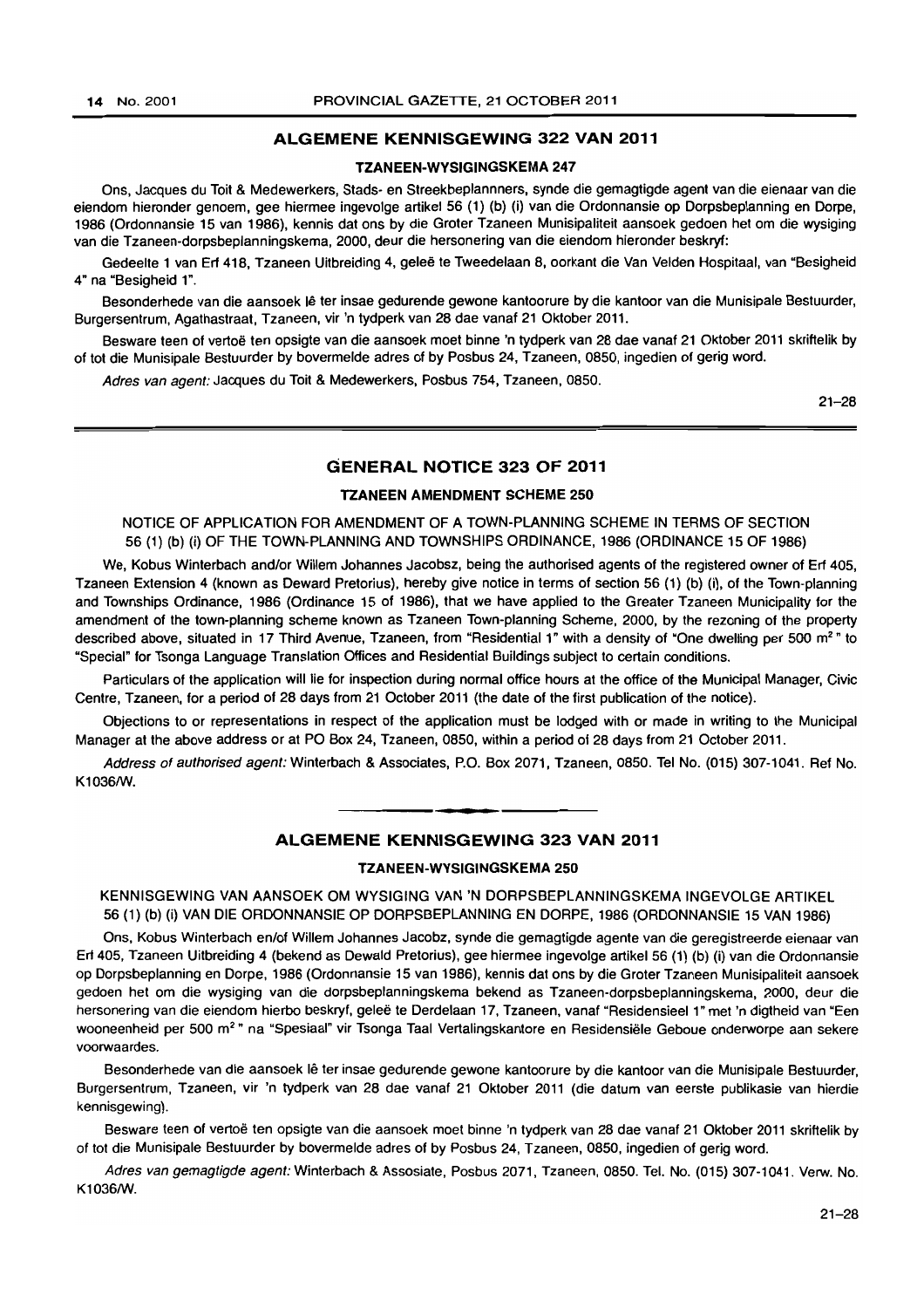## GENERAL NOTICE 324 OF 2011

## MESSINA AMENDMENT SCHEME 169

NOTICE OF APPLICATION FOR THE AMENDMENT OF THE TOWN-PLANNING SCHEME IN TERMS OF SECTION 56 OF THE TOWN PLANNING AND TOWNSHIPS ORDINANCE, 1986 (ORDINANCE 15 OF 1986)

I, Pierre Dante Moelich, of the firm Plankonsult Incorporated, being the authorised agent of the owner hereby give notice in terms of section 56 of Town-planning and Townships Ordinance, 1986 (Ordinance 15 of 1986), that I have applied to the Musina Local Municipality for the amendment of the town-planning scheme known as the Messina Town-planning Scheme, 1983, by the rezoning of Erf 605, Messina Extension 1 from "Residential 1" to "Business 1".

Particulars of the application will lie for inspection during normal office hours at the office of the Municipal Manager: Civic Centre, Murphy Street, Musina, for a period of 28 days from 21 October 2011.

Objections to Of representations in respect of the application must be lodged with or made in writing to the Municipal Manager at the above address or at Private Bag X611, Musina, 0900, within a period of 28 days from 21 October 2011.

Address of agent: Plankonsult Incorporated, P.O. Box 72729, Lynnwood Ridge, 0040. Tel No. (012) 993-5848. Fax: (012) 993-1292. E-mail: a-ms@plankonsult.co.za

Dates of publication: 21 October 2011 and 28 October 2011

## ALGEMENE KENNISGEWING 324 VAN 2011

I **\_ •** 

#### MESSINA-WYSIGINGSKEMA 169

KENNISGEWING VAN AANSOEK OM WYSIGING VAN DORPSBEPLANNINGSKEMA INGEVOLGE ARTIKEL 56 VAN DIE ORDONNANSIE OP DORPSBEPLANNING EN DORPE, 1986 (ORDONNANSIE 15 VAN 1986)

I, Pierre Danté Moelich, van die firma Plankonsult Ingelyf, synde die gemagtigde agent van die eienaar gee hiermee ingevolge artikel 56 van die Ordonnansie op Dorpsbeplanning en Dorpe, 1986 (Ordonnansie 15 van 1986), kennis dat ek by die Musina Plaaslike Munisipaliteit aansoek gedoen het om die wysiging van die dorpsbeplanningskema bekend as Messinadorpsbeplanningskema, 1983, deur die hersonering van Erf 605, Messina Uitbreiding 1 vanaf "Residensieel 1" na "Besigheid 1".

Besonderhede van die aansoek lê ter insae gedurende gewone kantoorure by die kantoor van die Munisipale Bestuurder, Burgersentrum, Murphystraat, Musina, vir 'n tydperk van 28 dae vanaf 21 Oktober 2011.

Besware teen of vertoë ten opsigte van die aansoek moet binne 'n tydperk van 28 dae vanaf 21 Oktober 2011 skriftelik by of tot die Munisipale Bestuurder by bovermelde adres of by Privaatsak X611. Musina, 0090, ingedien of gerig word.

Adres van agent: Plankonsult Ingelyf, Posbus 72729, Lynnwoodrif, 0040. Tel: (012) 993-5848. Fax: (012) 993-1292. E-pos: a-ms@plankonsult.co.za

Datums van publikasie: 21 Oktober 2011 en 28 Oktober 2011.

21-28

## GENERAL NOTICE 325 OF 2011

#### MESSINA AMENDMENT SCHEME 170

NOTICE OF APPLICATION FOR THE AMENDMENT OF THE TOWN-PLANNING SCHEME IN TERMS OF SECTION 56 OF THE TOWN-PLANNING AND TOWNSHIPS ORDINANCE, 1986 (ORDINANCE 15 OF 1986)

I, Pierre Dante Moelich. of the firm Plankonsult Incorporated, being the authorised agent of the owner hereby give notice in terms of section 56 of the Town-planning and Townships Ordinance, 1986 (Ord. 15 of 1986). that I have applied to the Musina Local Municipality for the amendment of the town-planning scheme known as the Messina Town-planning Scheme, 1983, by the rezoning of Portions 6, 7 and 8 of the farm Uitenpas 2-MT, from "Undetermined" to "Industrial 3".

Particulars of the application will lie for inspection during normal office hours at the office of the Municipal Manager: Civic Centre, Murphy Street, Musina, for a period of 28 days from 21 October 2011.

Objections to or representations in respect of the application must be lodged with or made in writing to the Municipal Manager at the above address or at Private Bag X611, Musina, 0900, within a period of 28 days from 21 October 2011.

Address of agent: Plankonsult Incorporated, P.O. Box 72729, Lynnwood Ridge, 0040. Tel: (012) 993-5848. Fax: (012) 933-1292. E-mail: a-ms@plankonsult.co.za

Dates of publication: 21 October 2011 and 28 October 2011.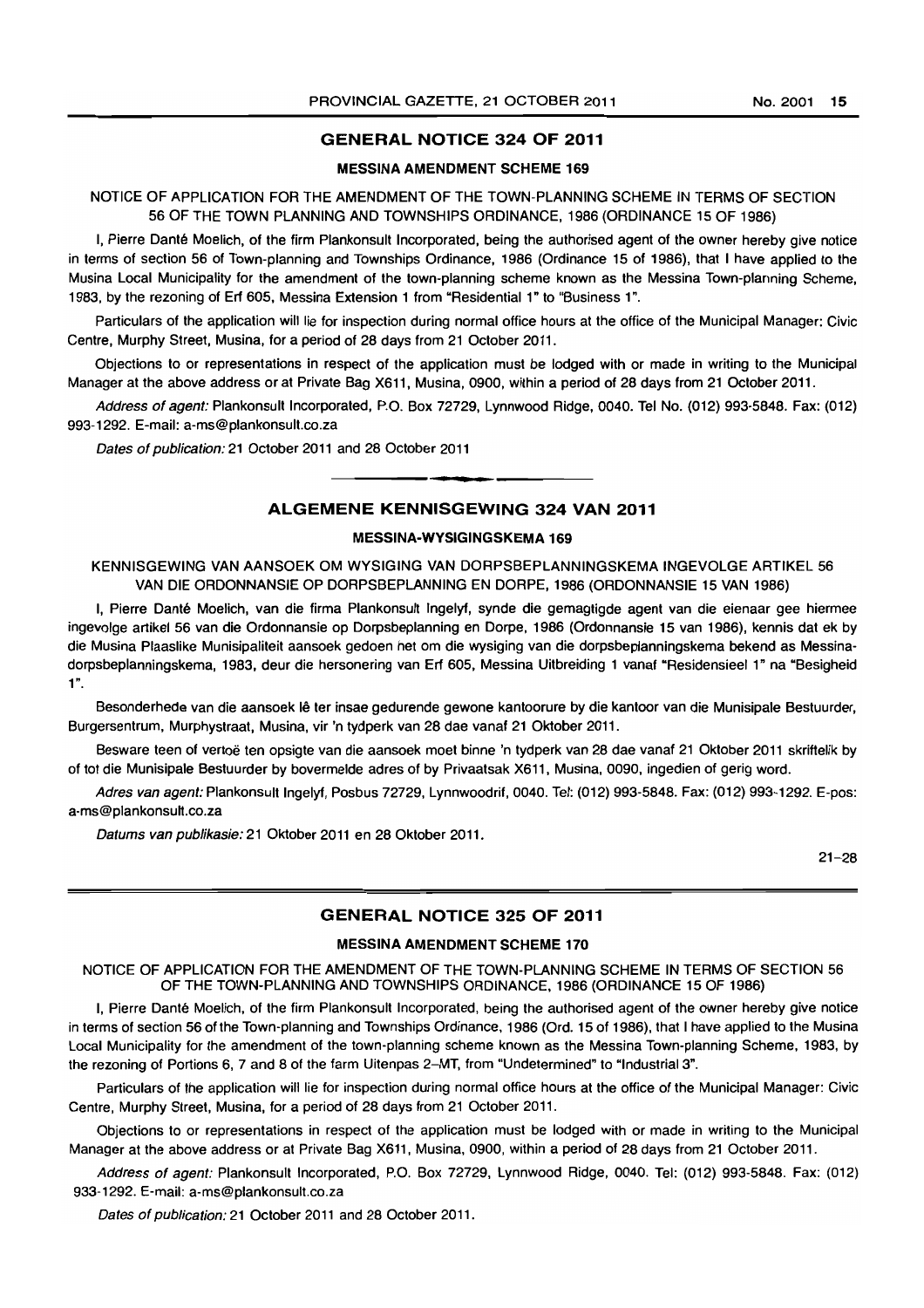## ALGEMENE KENNISGEWING 325 VAN 2011

## MESSINA-WVSIGINGSKEMA 170

KENNISGEWING VAN AANSOEK OM WVSIGING VAN DORPSBEPLANNINGSKEMA INGEVOLGE ARTIKEL 56 VAN DIE ORDONNANSIE OP DORPSBEPLANNING EN DORPE, 1986 (ORDONNANSIE 15 VAN 1986)

Ek, Pierre Dante Moelich, van die firma Plankonsult Ingelyf, synde die gemagtigde agent van die eienaar gee hiermee ingevolge artikel 56 van die Ordonnansie op Dorpsbeplanning en Dorpe, 1986 (Ord. 15 van 1986), kennis dat ek by die Musina Plaaslike Munisipaliteit aansoek gedoen het om die wysiging van die dorpsbeplanningskema bekend as Messinadorpsbeplanningskema, 1983, deur die hersonering van Gedeeltes 6, 7 en 8 van die plaas Uitenpas 2-MT, vanaf "Onbepaald" na "Nywerheid 3".

Besonderhede van die aansoek lê ter insae gedurende gewone kantoorure by die kantoor van die Munisipale Bestuurder, Burgersentrum, Murphystraat, Musina, vir 'n tydperk van 28 dae vanaf 21 Oktober 2011.

Besware teen of vertoë ten opsigte van die aansoek moet binne 'n tydperk van 28 dae vanaf 21 Oktober 2011 skriftelik by of tot die Munisipale Bestuurder by bovermelde adres of by Privaatsak X611, Musina, 0090, ingedien of gerig word.

Adres van agent: Plankonsult Ingelyf, Posbus 72729, Lynnwoodrif, 0040. Tel: (012) 993-5848. Fax: (012) 933-1292. E-pos: a-ms@plankonsult.co.za

Datums van publikasie: 21 Oktober 2011 en 28 Oktober 2011.

21-28

## GENERAL NOTICE 326 OF 2011

#### MESSINA AMENDMENT SCHEME 192

## NOTICE OF APPLICATION FOR THE AMENDMENT OF THE TOWN-PLANNING SCHEME IN TERMS OF SECTION 56 OF THE TOWN-PLANNING AND TOWNSHIPS ORDINANCE, 1986 (ORDINANCE 15 OF 1986)

I, Pierre Dante Moelich, of the firm Plankonsult Incorporated, being the authorised agent of the owner hereby give notice in terms of section 56 of the Town-planning and Townships Ordinance, 1986 (Ord. 15 of 1986), that I have applied to the Musina Local Municipality for the amendment of the town-planning scheme known as the Messina Town-planning Scheme, 1983, by the rezoning of Erf 228, Messina, from "Residential 1" to "Business 1".

Particulars of the application will lie for inspection during normal office hours at the office of the Municipal Manager: Civic Centre, Murphy Street, Musina, for a period of 28 days from 21 October 2011.

Objections to or representations in respect of the application must be lodged with or made in writing to the Municipal Manager at the above address or at Private Bag X611, Musina, 0900, within a period of 28 days from 21 October 2011.

Address of agent: Plankonsult Incorporated, P.O. Box 72729, Lynnwood Ridge, 0040. Tel: (012) 993-5848. Fax: (012) 933-1292. E-mail: a-ms@plankonsult.co.za

Dates of publication: 21 October 2011 and 28 October 2011 .

## ALGEMENE KENNISGEWING 326 VAN 2011

. **-.** 

## MESSINA-WYSIGINGSKEMA 192

KENNISGEWING VAN AANSOEK OM WYSIGING VAN DORPSBEPLANNINGSKEMA INGEVOLGE ARTIKEL 56 VAN DIE ORDONNANSIE OP DORPSBEPLANNING EN DORPE, 1986 (ORDONNANSIE 15 VAN 1986)

Ek, Pierre Dante Moelich, van die firma Plankonsult Ingelyf, synde die gemagtigde agent van die eienaar gee hiermee ingevolge artikel 56 van die Ordonnansie op Dorpsbeplanning en Dorpe, 1986 (Ord. 15 van 1986), kennis dat ek by die Musina Plaaslike Munisipaliteit aansoek gedoen het om die wysiging van die dorpsbeplanningskema bekend as Messinadorpsbeplanningskema, 1983, deur die hersonering van Erf 228, Messina, vanaf "Residensieel 1" na "Besigheid 1".

Besonderhede van die aansoek lê ter insae gedurende gewone kantoorure by die kantoor van die Munisipale Bestuurder, Burgersentrum, Murphystraat, Musina, vir 'n tydperk van 28 dae vanaf 21 Oktober 2011.

Besware teen of vertoë ten opsigte van die aansoek moet binne 'n tydperk van 28 dae vanaf 21 Oktober 2011 skriftelik by of tot die Munisipale Bestuurder by bovermelde adres of by Privaatsak X611, Musina, 0090, ingedien of gerig word.

Adres van agent: Plankonsult Ingelyf, Posbus 72729, Lynnwoodrif. 0040. Tel: (012) 993-5848. Fax: (012) 933-1292. E-pos: a-ms@plankonsult.co.za

Datums van publikasie: 21 Oktober 2011 en 28 Oktober 2011.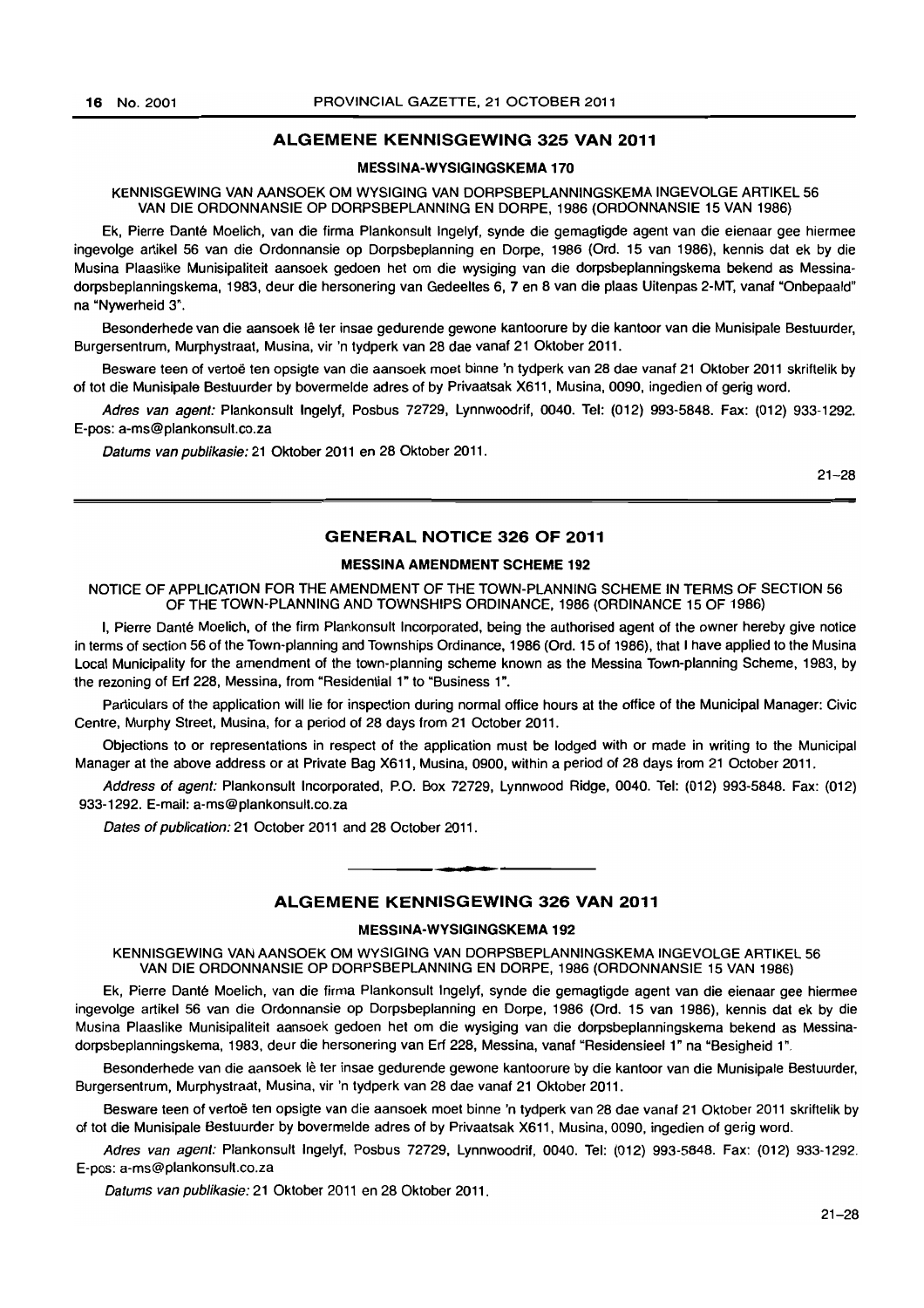## GENERAL NOTICE 327 OF 2011

## MESSINA AMENDMENT SCHEME 193

NOTICE OF APPLICATION FOR THE AMENDMENT OF THE TOWN-PLANNING SCHEME IN TERMS OF SECTION 56 OF THE TOWN-PLANNING AND TOWNSHIPS ORDINANCE, 1986 (ORDINANCE 15 OF 1986)

I, Pierre Danté Moelich, of the firm Plankonsult Incorporated, being the authorised agent of the owner hereby give notice in terms of section 56 of the Town-planning and Townships Ordinance, 1986 (Ord. 15 of 1986), that I have applied to the Musina Local Municipality for the amendment of the town-planning scheme known as the Messina Town-planning Scheme, 1983, by the rezoning of Erven 19, 20 and 28, Musina, from "Industrial 3" to "Special" for the purposes of a hotel, places of refreshment, conference facilities, entertainment facilities, dwelling units and or any facility which is related and or subservient to the main use.

Particulars of the application will lie for inspection during normal office hours at the office of the Municipal Manager: Civic Centre, Murphy Street, Musina, for a period of 28 days from 21 October 2011.

Objections to or representations in respect of the application must be lodged with or made in writing to the Municipal Manager at the above address or at Private Bag X611, Musina, 0900, within a period of 28 days from 21 October 2011.

Address of agent: Plankonsult Incorporated, P.O. Box 72729, Lynnwood Ridge, 0040. Tel: (012) 993-5848. Fax: (012) 933-1292. E-mail: a-ms@plankonsult.co.za

Dates of publication: 21 October 2011 and 28 October 2011.

## ALGEMENE KENNISGEWING 327 VAN 2011

• **• I** 

## MESSINA-WYSIGINGSKEMA 193

KENNISGEWING VAN AANSOEK OM WYSIGING VAN DORPSBEPLANNINGSKEMA INGEVOLGE ARTIKEL 56 VAN DIE ORDONNANSIE OP DORPSBEPLANNING EN DORPE, 1986 (ORDONNANSIE 15 VAN 1986)

Ek, Pierre Dante Moelich, van die firma Plankonsult Ingelyf, synde die gemagtigde agent van die eienaar gee hiermee ingevolge artikel 56 van die Ordonnansie op Dorpsbeplanning en Dorpe, 1986 (Ord. 15 van 1986), kennis dat ek by die Musina Plaaslike Munisipaliteit aansoek gedoen het om die wysiging van die dorpsbeplanningskema bekend as Messinadorpsbeplanningskema, 1983, deur die hersonering van Erwe 19, 20 en 28, Musina, vanaf "Nywerheid 3" na "Spesiaal" vir die doeleindes van 'n hotel, verversihgsplekke, konferensie fasiliteite, vermaaklikheidsfasiliteite wooneenhede en of enige fasiliteite wat aanverwant en ondergeskik is aan die hoofgebruik.

Besonderhede van die aansoek lê ter insae gedurende gewone kantoorure by die kantoor van die Munisipale Bestuurder, Burgersentrum, Murphystraat, Musina, vir 'n tydperk van 28 dae vanaf 21 Oktober 2011.

Besware teen of vertoë ten opsigte van die aansoek moet binne 'n tydperk van 28 dae vanaf 21 Oktober 2011 skriftelik by of tot die Munisipale Bestuurder by bovermelde adres of by Privaatsak X611, Musina, 0090, ingedien of gerig word.

Adres van agent: Plankonsult Ingelyf, Posbus 72729, Lynnwoodrif, 0040. Tel: (012) 993-5848. Fax: (012) 933-1292. E-pos: a-ms@plankonsult.co.za

Datums van publikasie: 21 Oktober 2011 en 28 Oktober 2011.

21-28

## GENERAL NOTICE 328 OF 2011

## MODIMOLLE LOCAL MUNICIPALITY

## AMENDMENT SCHEME 245

I, Maema Nkokone Hendrick, being the authorised owner of Erf 2417 Ext 2, hereby give notice in terms of section 56 (1) (b) (i) of the Town-planning and Townships Ordinance, 1986 (Ordinance 15 of 1986), that I have applied to the Modimolle Local Municipality for the amendment of the town-planning scheme in operation, known as Modimolle Land Use Scheme, 2004, by the rezoning of the property described above, situated at Mabatlane, from Residential 1 to Business.

Particulars of the application will lie for inspection during normal office hours at the office of: The Divisional: Town Planning, Ground Floor, Modimolle Municipal Building, Field Street, Modimolle, for a period of 28 days from 21 October 2011.

Objections to or representations in respect of the application must be lodged with or made in writing to the Divisional Manager: Town Pfanning, at the above address or at Private Bag X1008, Modimolle, 0510, within a period of 28 days from 21 October 2011.

Address of owner: 2417 Ext 2, Mabatlane. Telephone No. 082 268 4467.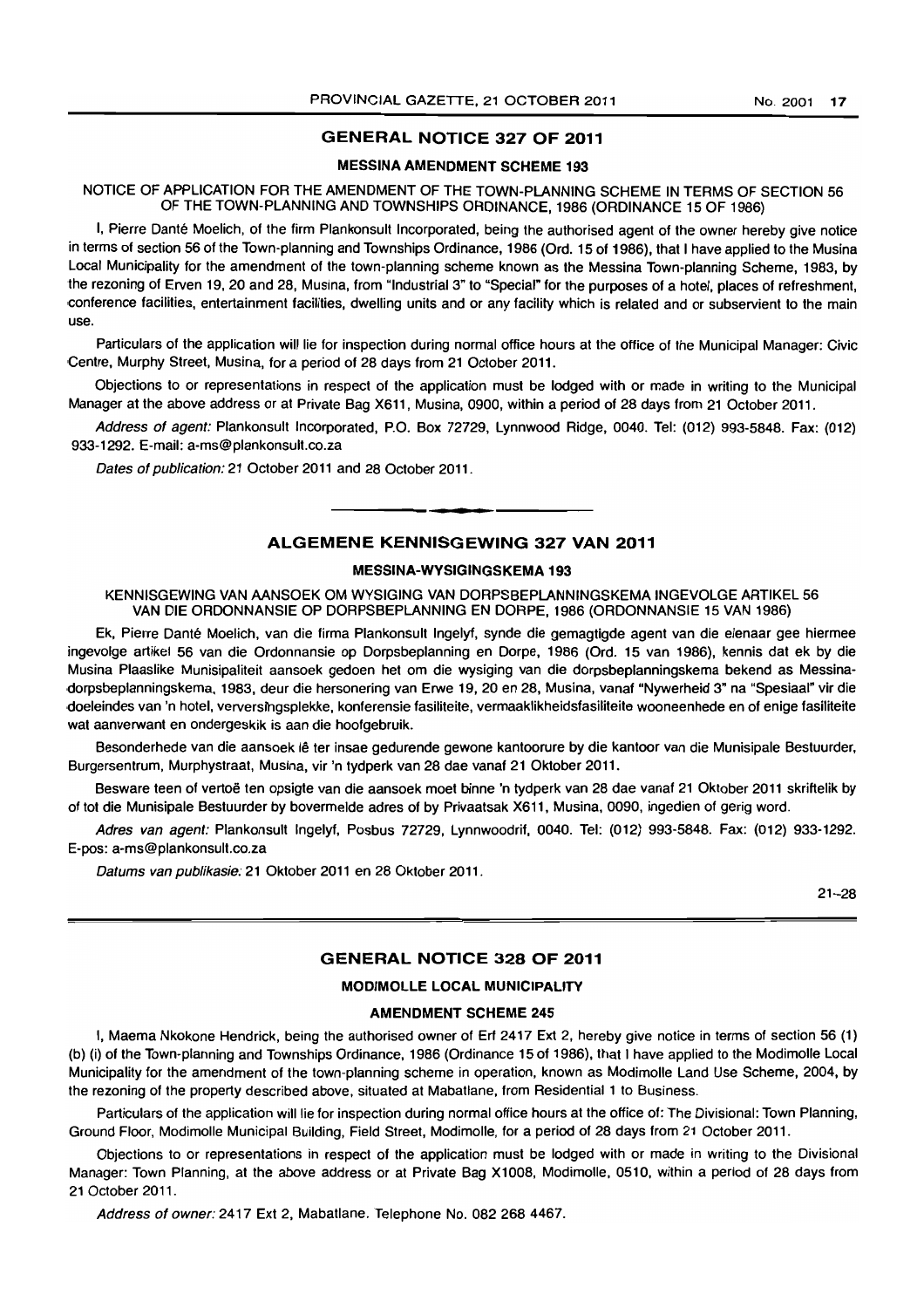## ALGEMENE KENNISGEWING 328 VAN 2011

## MODIMOLLE PLAASLIKE MUNISIPALITEIT

#### WVSIGINGSKEMA 245

Ek, Maema Nkokone Hendrick, synde die eienaar van Erf 2417 Ext 2, Mabatlane, gee hiermee ingevolge artikel56 (1) (b) (i) van die Ordonnansie op Dorpsbeplanning en Dorpe, 1986 (Ordonnansie 15 van 1986), kennis dat ek by die Modimolle Plaaslike Munisipaliteit aansoek gedoen het om die wysiging van die dorpsbeplanningskema in werking, bekend as Modimolle Grongebruikskema, 2004, deur die hersonering van die eiendom hierbo beskryf, geleë te Mabatlane, van Residential 1 tot Business.

Besonderhede van die aansoek lê ter insae gedurende gewone kantoorure by die kantoor van: Die Divisie Bestuurder, Dorpsbeplanning, Grondvloer, Modimolle Munisipale Gebou, Fieldstraat, Modimolle, vir 'n tydperk van 28 dae vanaf 21 Oktober 2011.

Besware teen of vertoë ten opsigte van die aansoek moet binne 'n tydperk van 28 dae vanaf 21 Oktober 2011, skriftelik by of tot die Divisie Bestuurder: Dorpsbeplanning, by bovermelde adres of by Privaatsak X1008, Modimolle, 0510, ingedien of gerig word.

Adres van eienaar: 2417 Ext 2. Mabatlane. Telefoonno. 082 268 4467.

21-28

### GENERAL NOTICE 329 OF 2011

NOTICE OF APPLICATION FOR THE AMENDMENT OF THE BELA-BELA LAND USE SCHEME, 2008, IN TERMS OF SECTION 56 (1) (b)(i) OF THE TOWN-PLANNING AND TOWNSHIPS ORDINANCE, 1996 (ORDINANCE 15 OF 1986)

I, George Nkuna, being the owner of the erf mentioned below, hereby give notice in terms of section 56 (1) (b) (i) of the Town-planning Ordinance, 1986 (Ordinance No. 15 of 1986), that we have applied to the Bela-Bela Municipality for the amendment of the Land Use Scheme, known as the Bela-Bela Land Use Scheme, 2008, by the rezoning of Erf 28, Moloto Street, Bela-Bela Township in Bela-Bela, from "Residential 1" to "Residential 3".

Particulars of the application will lie for inspection during normal office hours at the office of the Manager: Planning and Economic Development, Bela-Bela Municipality Offices, Chris Hani Drive, Bela-Bela, for a period of 28 days from 21 October 2011.

Objections to or representation in respect of the application must be lodged with or made in writing to the Municipal Manager at the above address, or Private Bag X1609, Bela-Bela, 0480, within a period of 28 days from 21 October 2011.

Address of applicant: 28 Moloto Street, Bela-Bela, 0480. 072 380 3066.

21-28

## GENERAL NOTICE 330 OF 2011

NOTICE IN TERMS OF THE REMOVAL OF RESTRICTIONS ACT, 1967 (ACT 84 OF 1967)

It is hereby notified that an application has been made in terms of section 3 (1) of the Removal of Restrictions Act, 1967 (Act 84 of 1967), by Ettienne Rossouw, being the authorized agent of the owner of Ert 185, Ellisras Extension 2, situated at the corner of Barend and Oberholzer Streets, Ellisras, for the removal of conditions B (k), (I) & (n) in Title Deed T089534/2003.

Particulars of the application will lie for inspections during normal office hours at the office of the Director: Department of Local Government and Housing, 28 Market Street, Polokwane, Limpopo, and the office of Ettienne Rossouw Attorneys, 5 Herman Street, Ellisras.

Objections to or representations in respect of the application must be lodged with or made in writing to the Director: Department of Local Government and Housing, at the above address or at Private bag X9485, Polokwane. 0700, within a period of 30 days from 21 October 2011.

Address of authorized agent: Ettienne Rossouw Attorneys, PO Box 1579, Ellisras, 0555. Telephone Number: (014) 763-6886.

#### ALGEMENE KENNISGEWING 330 VAN 2011

**. -**

KENNISGEWING IN TERME DIE WET OP OPHEFFING VAN BEPERKINGS, 1967 (WET 84 VAN 1967)

Hiermee word bekendgemaak dat ingevolge die bepalings van artikel 3 (1) van die Wet op Opheffing van Beperkings, 1967 (Wet 84 van 1967), aansoek gedoen is deur Ettiene Rossouw, synde die gemagtigde agent van die eienaar van Ert 185, Ellisras Uitbreiding 2, geleë op die hoek van Barendstraat en Oberholzerstraat, Ellisras, vir die opheffing van voorwaardes B (k), (l) & (n) in titelakte T089534/2003.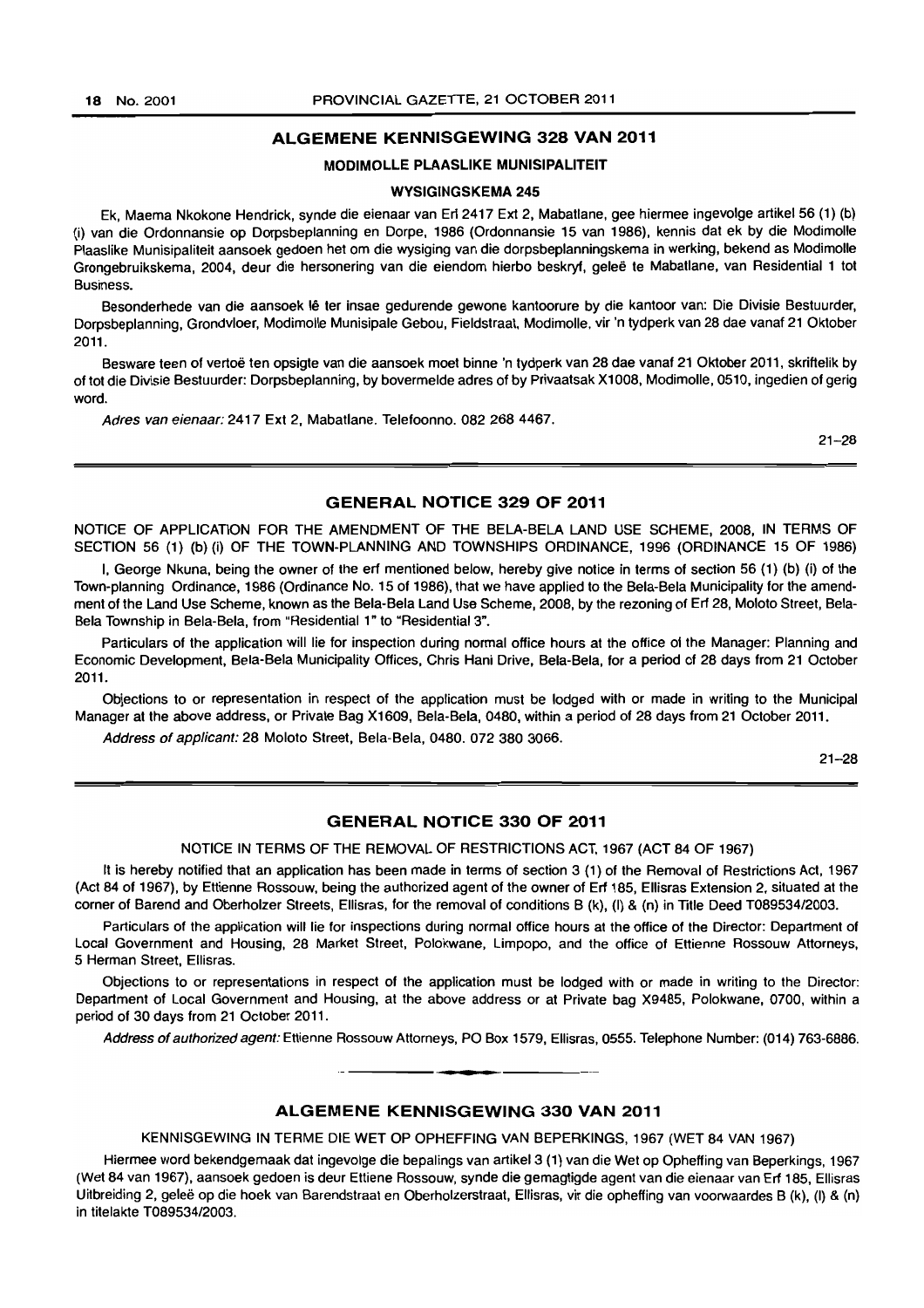Besonderhede van die aansoek Ie ter insae gedurende gewone kantoorure by die kantoor van die Direkteur: Departement van Plaaslike Bestuur en Behuising, Markstraat 28, Polokwane, Limpopo, en by die kantoor van Ettiene Rossouw Prokureurs, Hermanstraat 5, Ellisras.

Besware teen of vertoë ten opsigte van die aansoek moet binne 30 dae vanaf 21 Oktober 2011, skriftelik by of tot die Direkteur: Departement van Plaaslike Bestuur en Behuising, by bovermelde adres of Privaatsak X9485, Polokwane, 0700, ingedien of gerig word.

Adres van gevolmagtigde: Ettienne Rossouw Prokureurs, Posbus 1579, Ellisras, 0555. Telefoonnommer: (014) 763-6886.

21-28

## **GENERAL NOTICE 331 OF 2011**

APPLICATION FOR THE AMENDMENT. SUSPENSION OR REMOVAL OF CONDITIONS IN TERMS OF SECTION 3 (1) OF THE REMOVAL OF RESTRICTIONS ACT, 1967 (ACT 84 OF 1967)

It is hereby notified that the firm Plan Wize Town and Regional Planners, has lodged the following application, the amendment, suspension or removal of the conditions of title, in terms of section 3 (1) of the Removal of Restrictions Act. 1967, of Portion 67 of the farm Tweefontein, 462 KR, to be utilised for a "Renewable Energy Generation Project" (Photovoltaic Solar Power Plant) and to alienate/sell the property.The application and the relevant documents are open for inspection at the offices of the Director-General, Limpopo Province: Corporate Governance, Human Settlements and Traditional Affairs, Market Street, Polokwane, and the office of the Municipal Manager, Municipal Offices, Bela-Bela, until 18 November 2011.

Objections to or application must be lodged with or made in writing to the Director-General, Limpopo Province: Corporate Governance, Human Settlements and Traditional Affairs, at the above address or at Private bag X9485. Polokwane, 0700, or to the Municipal Manager, Bela-Bela Municipality, Private Bag X1609, Bela-Bela, 0480, on or before 18 November 2011, and shall reach this office not later than 14:00 on the said date.

Dates of publication: 21 October 2011 and 28 October 2011.

Address of authorised agent: Plan Wize Town and Regional Planners, P.O. Box 2445, Thabazimbi, 0380. Tel. No. (014) 772-1758/0824497626. Ref. No. T0327. . **-.** 

## **ALGEMENE KENNISGEWING 331 VAN 2011**

AANSOEK OM DIE WYSIGING, OPSKORTING OF OPHEFFING VAN DIE TITELVOORWAARDES INGEVOLGE ARTIKEL 3 (1) VAN DIE WET OP OPHEFFING VAN BEPERKINGS, 1967 (WET 84 VAN 1967)

Hiermee word bekendgemaak dat die firma Plan Wize Stads- en Streekbeplanners, aansoek doen vir die wysiging, opskorting of opheffing van die titelvoorwaardes ingevolge die bepalings van artikel 3 (1) van die Wet op Opheffing van Beperkings, 1967, van Gedeelte 67 van die plaas Tweefontein, 462 KR, ten einde dit moontlik te maak om die eiendom vir 'n "Hernubare Energie Projek" (Fotovaltaiese Sonenergie-aanleg) te gebruik en die eiendom te vervreemiverkoop.

Die aansoek en die betrokke dokumente lê ter insae in die kantoor van die Direkteur-Generaal, Limpopo Provinsie, Kooperatiewe Regering: Menslike Vestiging en Tradisionele Sake, Markstraat, Polokwane, en in die kantoor van die Munisipale Bestuurder, Munisipale Kantore, Bela-Bela, tot 18 November 2011.

Besware teen die aansoek kan voor of 18 November 2011, skriftelik by die Direkteur-Generaal, Limpopo Provinsie: Kooperatiewe Regering, Menslike Vestiging en Tradisionele Sake, by bovermelde adres of Privaatsak X9485, Polokwane, 0700, of by die Munisipale Bestuurder, Bela-Bela Munisipaliteit. Privaatsak X1609, Bela-Bela, 0480, ingedien word en moet die kantoor nie later as 14:00 op genoemde datum bereik nie.

Datums van publikasie: 21 Oktober 2011 en 28 Oktober 2011.

Adres van gemagtigde agent: Plan Wize Stads- en Streekbeplanners, Posbus 2445, Thabazimbi, 0380. Tel. No. (014) 772-1758/0824497626. Verw. No. T0327.

21-28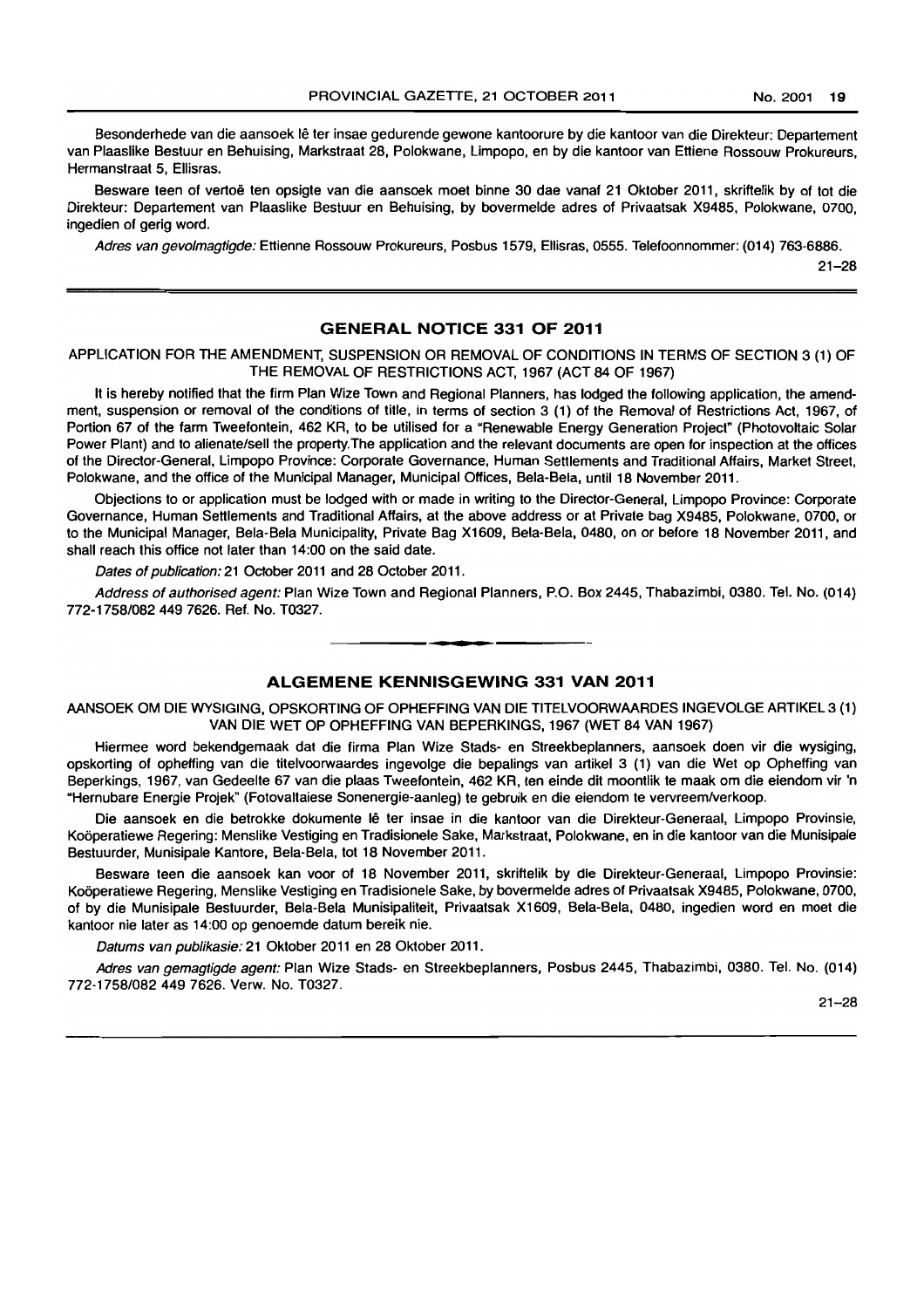## **GENERAL NOTICE 320 OF 2011**

### NOTICE OF LAND DEVELOPMENT AREA APPLICATION

## (REGULATION 21(10) OF THE DEVELOPMENT FACILITATION REGULATIONS IN TERMS OF THE DEVELOPMENT FACILITATION ACT, 1995)

Khosa Development Specialists Pty Limited, P O Box 727, Bendor 0713 on behalf of Bahlaloga Development Agency (the land development applicant) has lodged an application for the establishment of a Land Development Area in terms of the Development Facilitation Act 1995 (ACT 67 OF 1995). The application is for the development of a portion of the Farm Vaalwater 629 LS and will consist of the following:

- $\triangleright$  Single Residential Use: 155 Erven of 13.12 ha (28.51%).
- $\triangleright$  Residential 2: 3 Erven of 4.22 ha (9.17%).
- > Residential 3: 3 Erven of 7.97 ha (17.03%).
- $\triangleright$  Business 1: 5 Erven of 11.01 ha (29.09%)
- > Public Open Space: 2 Erven of 1.02 ha (2.20%).
- > Public Roads: ----.

The relevant plans documents and information are available for inspection at C/o Rabe & Landdros Mare Street. Polokwane and the Land Development Applicant for a period of 21 days from  $21<sup>st</sup>$  of October 2011.

The application will be considered at a Tribunal Hearing to be held at .Honeymoon Lodge, Seshego (next to Seshego Police Station), on 2<sup>nd</sup> of February 2012 at 10:00, and the Pre-Hearing Conference will be held at the same venue on12 January 2012 at 10:00.

Any person having an interest in the application should please note:

- 1. You may within a period of 21 (twenty one) Days from the date of the first publication of this notice, provide the Land Development Applicant with your written objections or representations. Any person who intends appearing at the Tribunal Hearing must attend the Pre-Hearing Conference either personally or through his/her duly authorised representative; or
- 2. If your comments constitute an objection to any aspect of the Land Development Application, you must appear in person or through a duly authorised representative before the Tribunal at the Pre-Hearing Conference.

Any written objection or representation must be delivered to the Land Development Applicant at his or her address set out below within the said period of 21 Days, and you may contact the Designated Officer if you have any queries on Tel 015 284 5000, Fax 015 295 8170 or Email: netshitomboniht@limdlgh.gov.za Contact: Mr. Khosa J.D. POBox 727 Bendor 0713. Tel: 015-297 5433, Cell: 0834902005, Fax: 086 600 7119 Email: infomadc@telkomsa.net or Mavona.jd@gmail.com.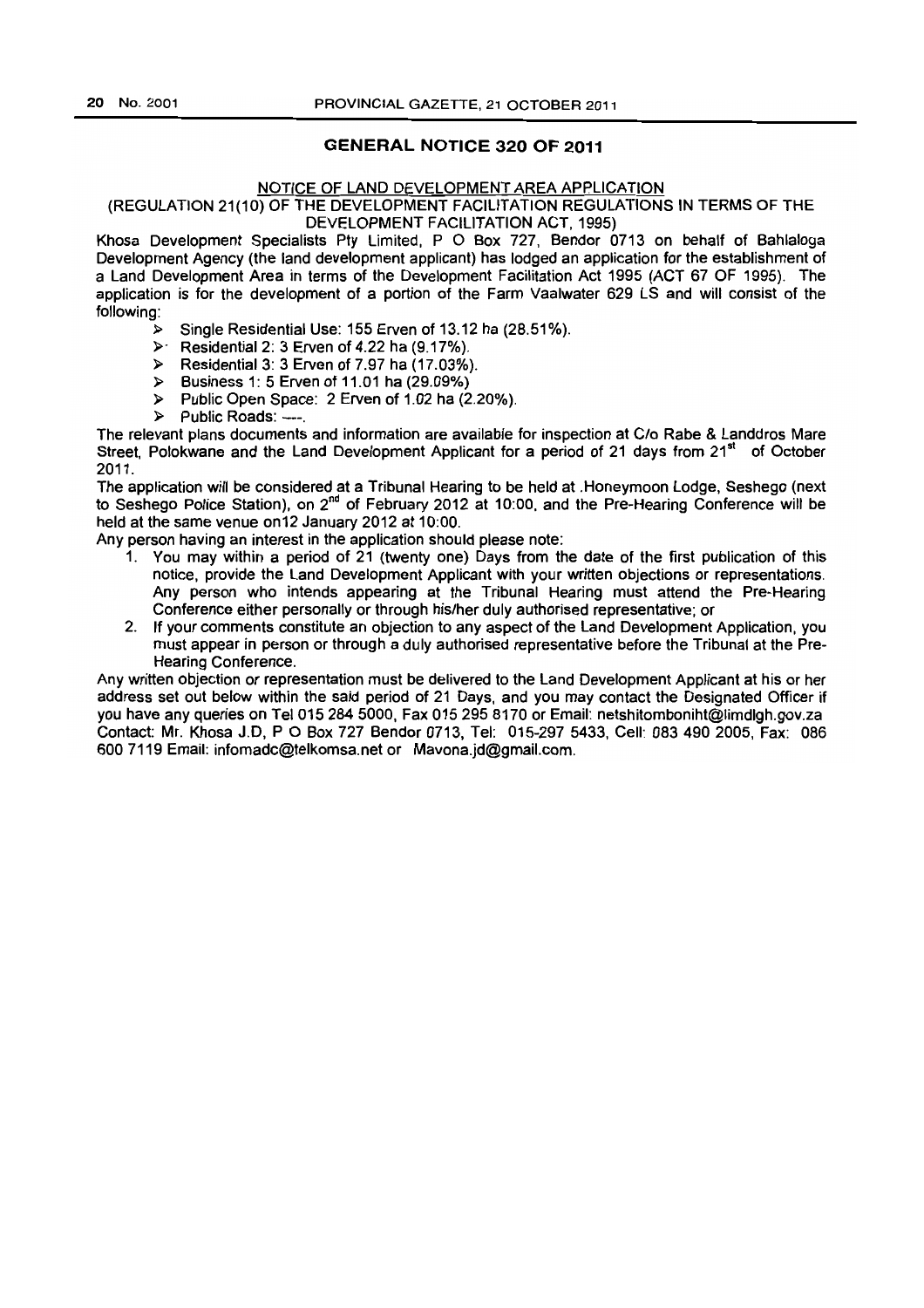## GENERAL NOTICE 320 OF 2011

## TSEBISO YA KGOPELO YA TLHABOLLO YA NAGA

## (MOLAWANA WA 21(10) WA DEVELOPMENT FACILITATION REGULATIONS GO YA KA DEVELOPMENT FACILITATION ACT, 1995)

Khosa Development Specialists (Pty) Limited , Bendor, 0713 legatong la Bahlaloga Development Agency (Bahlabolli ba naga) e loketse kgopelo ya go thoma tlhabollo ya naga go ya ka molawana wa Development facilitation Act, 1995 (Act 67 of 1995). Kgopelo ke ya go hlabolla karolo ya polasa ya Vaalwater 629 LS yeo e tlago akaretŝa tŝeo di latelago:

- Single Residential Use: 155 Erven of 13.12 Ha (28.51%)
- Residential 2: 3 Erven of 4.22 Ha (9.17%)
- Residential 3: 3 Erven of 7.97 Ha (17.03%)
- Business 1: 5 Erven of 11.01 Ha (29.09%)
- Public Roads: ----

Dipolane, ditokomane Ie tshedimuso ya maleba e hwetsagala go lekolwa kua CIO Rabe & Landdros Mare Streets, Polokwane Ie go Mohlabolli lebakeng la mat5atsi a masomepeditee (21) go tioga ka di 21 Oktoboro 2011.

Kgopelo ye e tlo lekolwa go Tribunal Hearing yeo e tlago swarelwa Honeymoon Lodge, Seshego (Kgauswi Ie setisi sa Maphodisa sa Seshego), ka di 02 Febereware 2012 ka 10hOO, mola kopano ya Pre-Hearing yona e tla swarelwa lefelong lona Ie ka di 12 Janeware 2012.

Motho mang le mang yoo a nago le kgahlego mo kgopelong ye, o swanetse go hlokomela tse:

- 1. 0 swanelwa gore matsatsing a lesomepeditee (21) go tioga letsat5ing la kgatiso ya tsebiso ye, a fe Bahlabolli ba naga dingongorego t5eo di ngwadilwego goba baemedi. Motho mang Ie mang yoo a nyakago go t5welela go Tribunal Hearing 0 swanelwa ke go ba gona go kopano ya Pre-Hearing ka sebele goba ka moemedi yoo a dumeletswego; goba. .
- 2. Ge dikgopolo di na le kganetŝo go kgopelo ya tlhabollo ye, o swanelwa go tŝwelela ka sebele goba ka moemedi yoo a dumeletŝwego pele ga Tribunal go kopano ya Pre-Hearing.

Kganetso ye ngwe Ie ye ngwe ye e ngwadilwego goba kemedi e swanelwa go tliswa go Bohlabolli atereseng ya gagwe yeo e tswelelago ka fasana pele ga matsatsi ao a boletswego a masomepeditee (21), Ie gona 0 ka ikgokaganya Ie Motho yo a somago ka dikgopelo ge 0 na Ie dipotsiso go Mogala: 015 284 5000, Fax: 015 295 8170 goba emailing: netshitomboniht@limdlgh.gov.za .

o ka ikgokaganya Ie Mna. Khosa JD, PO Box 727, Bendor Park, 0713, Mogala: 0152975433, Mogala wa letheka: 083 490 2005, Fax: 086 600 7119 goba emailing: infomadc@telkomsa.net / Mavona. jd@gmail.com .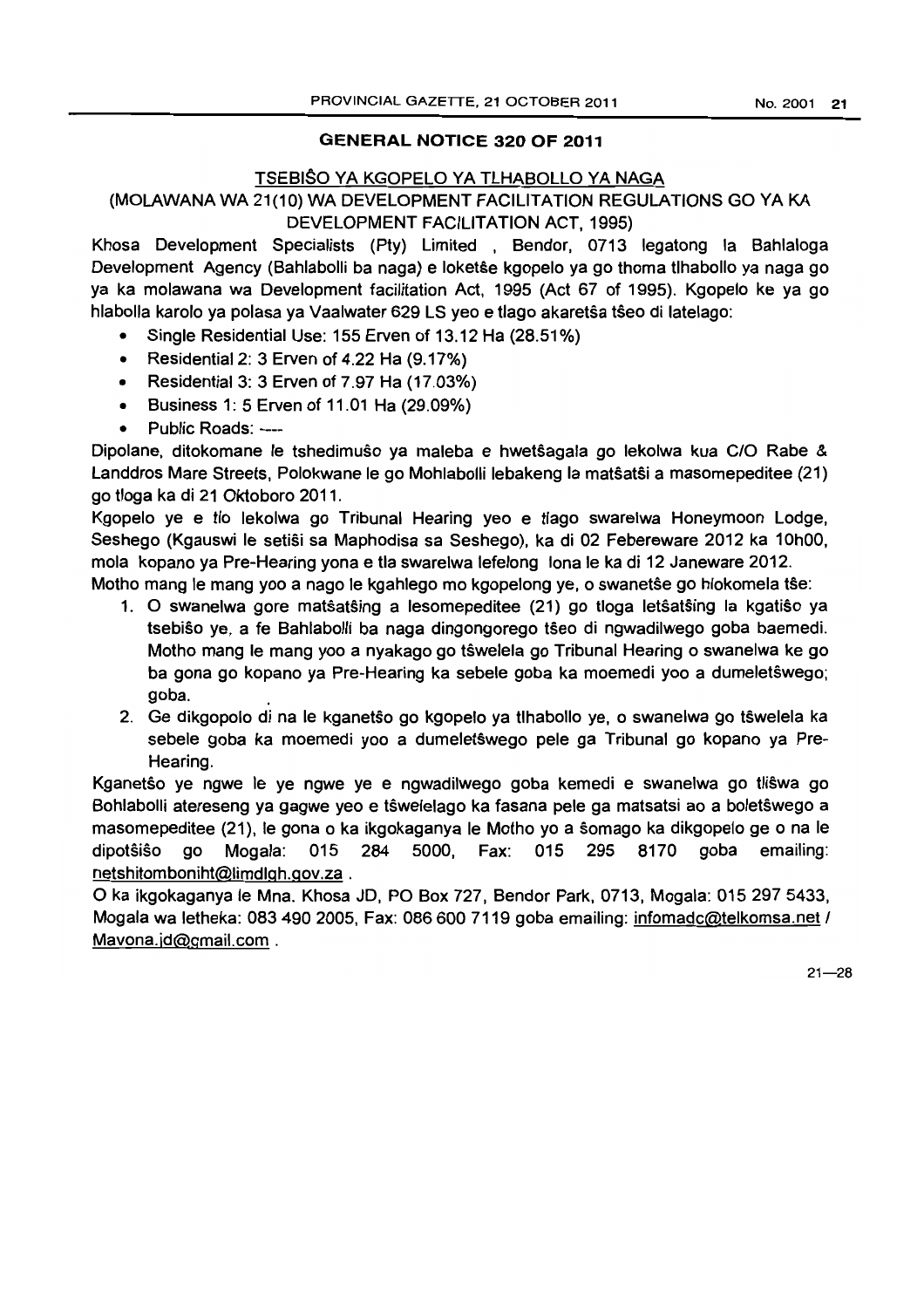## GENERAL NOTICE 332 OF 2011

## POLOKWANE LOCAL MUNICIPALITY

## NOTICES OF EXPROPRIATION

#### These noticesare addressed to:

- A. Notice Number: *1/2011:* Star Malt Company (Ply) Ltd, registration number: UC37634,in respect of its property known as Portion 1 of Erf 1 New Pietersburg township, Registration Division LS, Limpopo Province, title deed number T6636/1978, measuring: 1 809.00 square meters, at offered compensation of R40 700.00 (Forty Thousand Seven Hundred Rand);
- B. Notice number: *2/2011:* Oscar Machaba&AppoliosMukhafni in respect of their property known as Portion 1 of Erf 36 New Pietersburg townShip, Registration Division LS, Limpopo Province, title deed number T6382/1937, measuring: 2551.00 square meters, at offer compensation of R57 400.00 (Fifty Seven Thousand Four Hundred Rand):
- C. Notice number *3/2011:* Doornkraal Syndicate in respect of its properties known as Remaining extent of Erf 93 New Pietersburg township, Registration Division LS, Limpopo Province, title deed number T1197/1902 measuring: 800.00 square meters; and Remaining extent of Erf 346 New Pietersburg township, Registration Division LS, Limpopo Province, title deed number T1197/1902 measuring: 800.00 square meters at offered compensation of R75 450,00 (Seventy Five Thousand Four Hundred and Fifty Rand):
- D. Notice number 4/2011: Roman Catholic Mission Northern Transvaal in respect of its properties known as Erf 134 New Pietersburg township, Registration Division LS, Limpopo Province, title deed number T2739/1932 measuring: 1,7760 hectares; and Erf 135, New Pietersburg township, Registration Division LS, Limpopo Province, title deed number T2739/1932 measuring: 2 552.00 square meters; and Erf 136, New Pietersburg township, Registration Division LS, Limpopo Province, title deed number T2739/1932 measuring: 2 552.00 square meters at offered compensation of R514 500,00 (Five Hundred and Fourteen Thousand Five Hundred Rand);
- E. Notice number *5/2011;* Johan Frederick Stegman van Niekerk in respect of his property known as Remaining Extent of Erf 148 New Pietersburg township, Registration Division LS, Limpopo Province, Title deed number T6838/1931 measuring: 371.00 square meters; and Remaining Extent of Erf 280 New Pietersburg township, Registration Division LS, Limpopo Province, title deed number T6838/1931 measuring: 371.00 square meters at offered compensation of R16 700,00 (Sixteen Thousand Seven Hundred Rand);
- F. Notice number *6/2011:* Michael Modiba in respect of his property known as One Quarter Undivided Share Erf 150 New Pietersburg township, Registration Division LS, Limpopo Province, title deed number T1672/1945 measuring: 2 552.00 square meters at offered compensation of R 14 362,50 (Fourteen Thousand Three Hundred And Sixty Two Rand and Fifty Cent);
- G. Notice number *7/2011:* Methodist Church of southern Africa in respect of its properties known as Erf 191 Portion 6 New Pietersburg township, Registration Division LS, Limpopo Province, title deed number T16362/1953 measuring: 540.00 square meters; and Erf 191 Portion 7 New Pietersburg township, Registration Division LS, Limpopo Province, title deed number T16362/1953 measuring: 436.00 square meters; and Erf 191 Portion 8 New Pietersburg township, Registration Division LS, Limpopo Province, title deed number T16362/1953 measuring: 294.00 square meters at offered compensation of R28 550,00 (Twenty Eight Thousand Five Hundred and Fifty Rand);
- H. Notice number *8/2011:* Evangelical Lutheran Church in Southern Africa Transvaal Region in respect of its property known as Remaining Extent of Erf 193 New Pietersburg township, Registration Division LS, Limpopo Province. title deed number T11 024/1965. measuring: 981.00 square meters at offered compensation of R22 100,00 Twenty Two Thousand One Hundred Rand);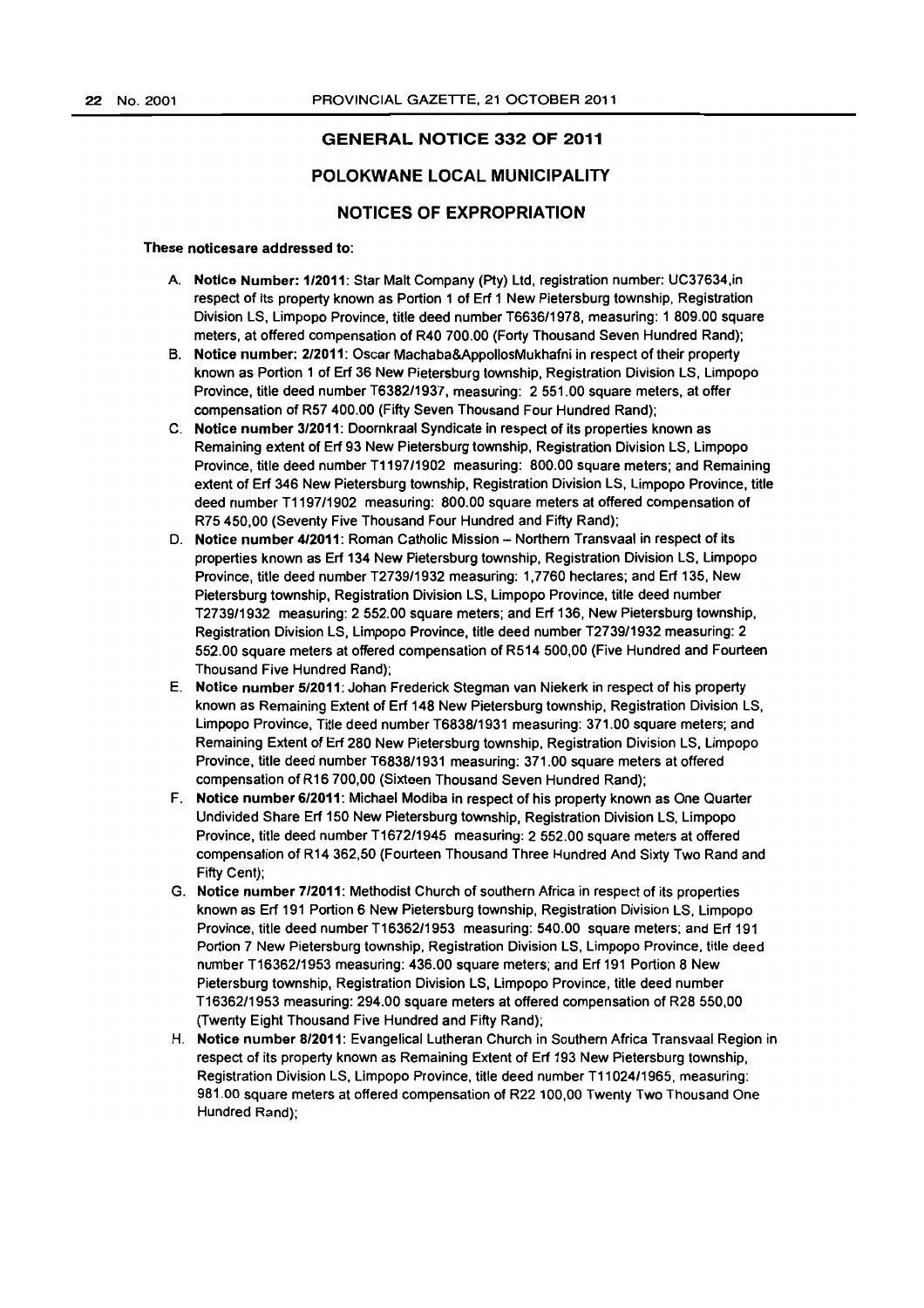- I. Notice number *9/2011:* Mayibuye Business Enterprises CC in respect of its properties known as Erf 255 New Pietersburg township, Registration Division LS, Limpopo Province, title deed number *T16360/2005* measuring: 7 656.00 square meters; and Remaining Extent of Erf 256 New Pietersburg townShip, Registration Division LS, Limpopo Province, title deed number T1636012005 measuring: 1 392.00 square meters; and Erf 257 New Pietersburg township, Registration Division LS, Limpopo Province, title deed number T16360/2005 measuring: 7 656.00 square meters; and Erf 258 New Pietersburg township, Registration Division LS, Limpopo Province, title deed number T16360/2005 measuring: 5 103.00 square meters; and Erf 259 New Pietersburg township, Registration Division LS, Limpopo Province, title deed number T1636012005 measuring: 2 552.00 square meters; and Erf 262New Pietersburg township, Registration Division LS, Limpopo Province, title deed number T1636012005 measuring: 2 552.00 square meters at offered compensation of R586 850,00 (Five Hundred and Eighty Six Thousand Eight Hundred and Fifty Rand);
- J. Notice number *10/2011:* Safmadabe Commercial Prop (Pty) Ltd in respect of its properties known as Erf 300 New Pietersburg township, Registration Division LS, Limpopo Province, title deed number T52743/2003 , measuring: 2 552.00 square meters; and Erf 301 New Pietersburg townShip, Registration Division LS. Limpopo Province, title deed number *T52743/2003* , measuring: 1 5310 hectares; and Erf 303 New Pietersburg township. Registration Division LS, Limpopo Province, title deed number T5274312003 , measuring: 5 103 square meters; and Erf 304 New Pietersburg townShip, Registration Division LS, Limpopo Province, title deed number *T52743/2003* , measuring: 5 103 square meters; and Erf 305 New Pietersburg township, Registration Division LS, Limpopo Province, title deed number T5274312003 , measuring: 2 552.00 square meters; and Remaining Extent of Erf 337 New Pietersburg townShip, Registration Division LS, Limpopo Province, title deed number *T52743/2003* , measuring: 5 971.00 square meters; and Portion 5 of Erf 306 New Pietersburg townShip, Registration Division LS, Limpopo Province, title deed number *T52743/2003,*  measuring: 638.00 square meters; and Portion 6 of Erf 306 New Pietersburg townShip, Registration Division LS, Limpopo Province, title deed number *T52743/2003* , measuring: 638.00 square meters; and Portion 7 of Erf 306 New Pietersburg townShip, Registration Division LS, Limpopo Province, title deed number *T52743/2003,* measuring: 638.00 square meters; and Remaining Extent of Erf 306 New Pietersburg townShip, Registration Division LS, Limpopo Province, title deed number *T52743/2003* • measuring: 638.00 square meters at offered compensation of R633 945,00 (Six Hundred and Thirty Three Thousand Nine Hundred and Forty Five Rand);
- K. Notice number *11/2011:* Isaac Baloyi in respect of his property known as One Third undivided share in Erf 319 New Pietersburg township, Registration Division LS, Limpopo Province, title deed number *111888/1934* measuring: 5 103.00 square meters at offered compensation of R38 266,00 (Thirty Eight Thousand Two Hundred and Sixty Six Rand);
- l. Notice number *12/2011:* ObertNyamane& John Semona in respect of their property known as Portion 4 Erf 339 New Pietersburg township, Registration Division LS, Limpopo Province, title deed number T4561/1937 , measuring: 2 543.00 square meters at offered compensation of R57 220.00 (Fifty Seven Thousand Two Hundred and Twenty Rand);

all these natural persons and juristic entities jointly herein referred to as the "owners" and which expression (owners or owner) includes the executor in the estate of an owner deceased or the trustee or liquidator in the insolvent estate of an owner, or if the owner of the property is under legal disability, hislher legal representative and includes the authorised representative of the owner in the Republic of South Africa.

Please take notice that the Polokwane Local Municipality. hereinafter referred to as the "Municipality', in terms of the powers vested in the Municipality by section 156(1 )(b) of the Constitution of the Republic of South Africa, 1996, read with Sections 1, 2, 6 to 15, 18 to 23 of the Expropriation Act and read with Section 9 (3) of the Housing Act, 1997, hereby expropriate the abovementioned properties,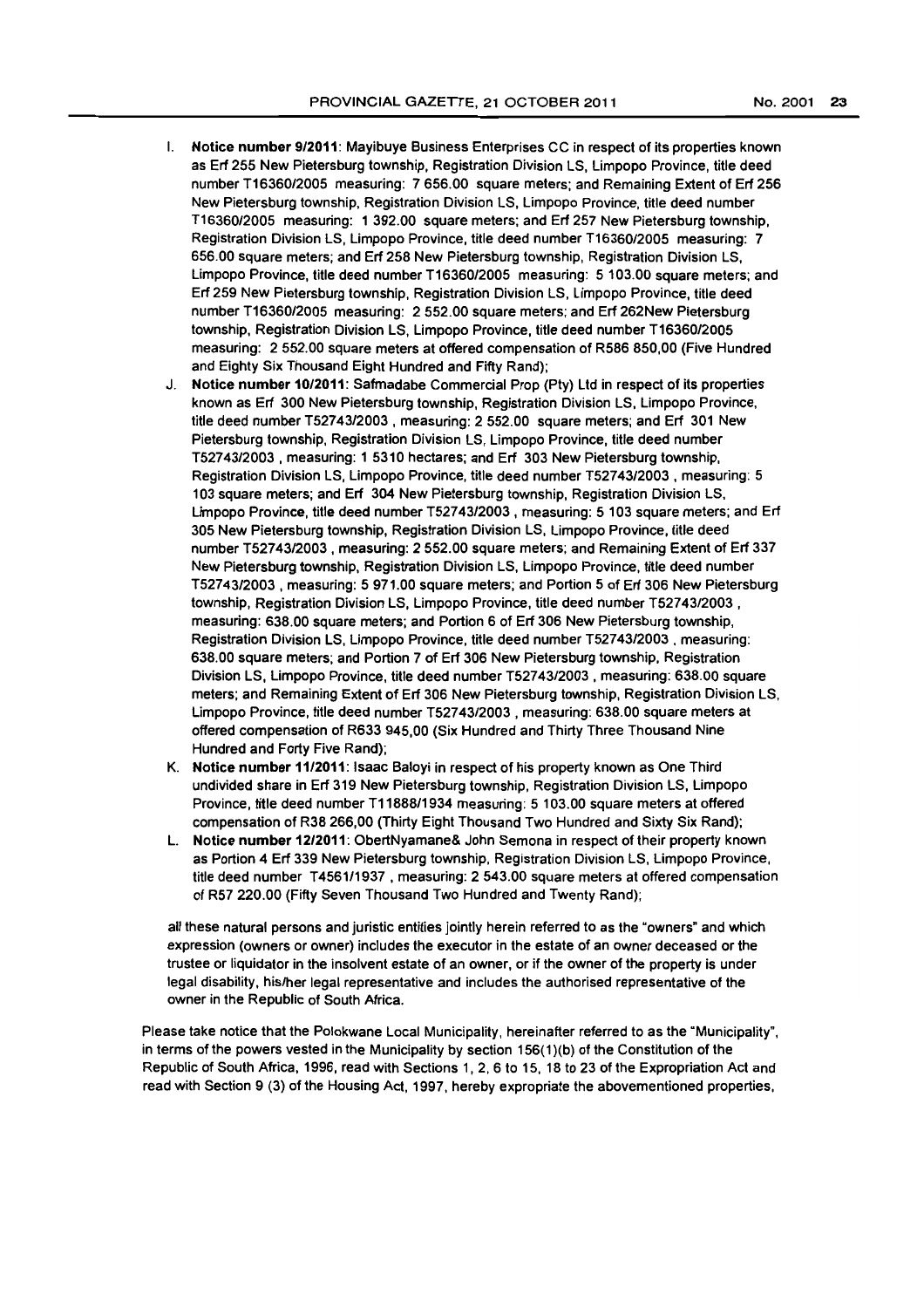for public purposes and for housing development. (all properties as aforementioned being jointly referred to herein as the "Properties")

Please take further notice: (1) That the expropriation date is 1<sup>st</sup> November 2011 (the "expropriation date") from which date ownership of the properties shall vest in the Municipality; (2) That the Municipality shall take possession of the properties on the expropriation date (3) The compensation offered by the Municipality to the respective owners are the amounts as stated above, such amounts being the market value of the respective propertiesand the owners' attention is drawn to the provisions described hereunder with regard to the claim for compensation (4) that if a lessee has a right by virtue of a lease contemplated in section  $9(1)(d)(i)$  of the Expropriation Act in respect of the Properties of which the Municipality had no knowledge on the date of this notice the Municipality may withdraw the offer of compensation (5) of the provisions of Section 9(1) of the Expropriation Act, read with Section 9(3)(b) of the Housing Act. which provides that: (5.1) an owner whose property has been expropriated in terms of this Act shall within sixty days from the date of notice in question. deliver or cause to be delivered to the minister a written statement indication (5.1.1) If any compensation that was in the notice of expropriation offered for such property. whether or not he accepts that compensation and if he does not accept it, the amount claimed by him as compensation and how much of that amount represents each of the respective amounts contemplated in section 12(1)(a)(i) or (b) and full particulars as to how such amounts are made up;  $(5.1.2)$  If the property expropriated is land and any amount is claimed in terms of paragraphs (a) or (b), full particulars of any improvements thereon which. in the opinion of the owner, how it affects the value of such land; (5.1.3) if the propertybeing expropriated is land  $-$  (5.1.3.1) which prior to the notice was leased as a whole or in part by unregistered lease, the name and address of the lessee, and accompanied by the lease or a certified copy thereof, if it is in writing or full particulars thereof if it is not in writing; (5.1.3.2) which, prior to the date of notice, was sold by the owner, the name and address of the buyer and accompanied by the contract of purchase and sale or a certified copy thereof; (5.1.3.3) on which a building has been erected which is subject to a builders lien by virtue of a written builders contract, the name and address of the builder and accompanied by the building contract or a certified copy thereof; (5.2) The address to or at which the owner desires that further documents with the expropriation may be posted or delivered or tendered. Provided that the Municipality may at its direction extend the said period of sixty days. and that, if the owner requests the Municipality in writing within thirty days, the municipality shall extend such period with a further sixty days; (6) Of the provisions of section 12 (3)(a) of the Expropriation Act which provides that interest at the standard interest rate determined in terms of section 26(1) of the Exchequer Act, (Act 66 of 1975), shall, subject to the provisions of subsection (4). be payable from the date on which the State takes possession of the properties in question in terms of section 8(3) or (5) on any outstanding portion of the amount of compensation payable in accordance with subsection (1). and the provisions of subsection 12 (3)(a)(ii) of the Expropriation Act which provides, if the owner fails to comply with the provisions of section 9(1) within the appropriate period. referred to in that section, the amount so payable shall during the period of such failureand for the purpose of the payment of interest be deemed not to be an outstanding amount; (7) of the provisions of subsection 14(3) of the Expropriation Act, which provides that: If the owner of expropriated properties fails to comply with the provisions of section 9(1)(d)(i) and the municipality did not, prior to payment of any compensation money to the owner. become aware of the existence of the lease in respect of such properties, the Municipality shall not be obliged to pay compensation to the lessee concerned in respect of the termination of his rights, but such owner shall be liable to any such lessee for damaged sustained by him in consequence of the termination of his rights; (8) Of the provisions of section 19(1) of the Expropriation Act read with subsection 3, which provides that: if the property, expropriated under the act was immediately prior to the date of expropriation encumbered by a mortgage bond and the owner and the mortgagee have not notified the Municipality in terms of section 19 in regard to the payment of compensation or the terms of compensation being paid. then the Municipality shall. subject to the provisions of section 19(3) pay the amount of such compensation to the Master of the High Court.

PLEASE TAKE FURTHER NOTICE that all responses in terms of this notice of expropriation must be addressed to the Manager, Legal Services, Polokwane Municipality, 5<sup>m</sup> floor, Municipal Building, corner of Landrosmare- and Bodenstein Streets. Polokwane or P O Box 111, Polokwane, 0700; (reference: Ms Tania Muller)

MUNICIPAL MANAGER: MS F L LAMOLA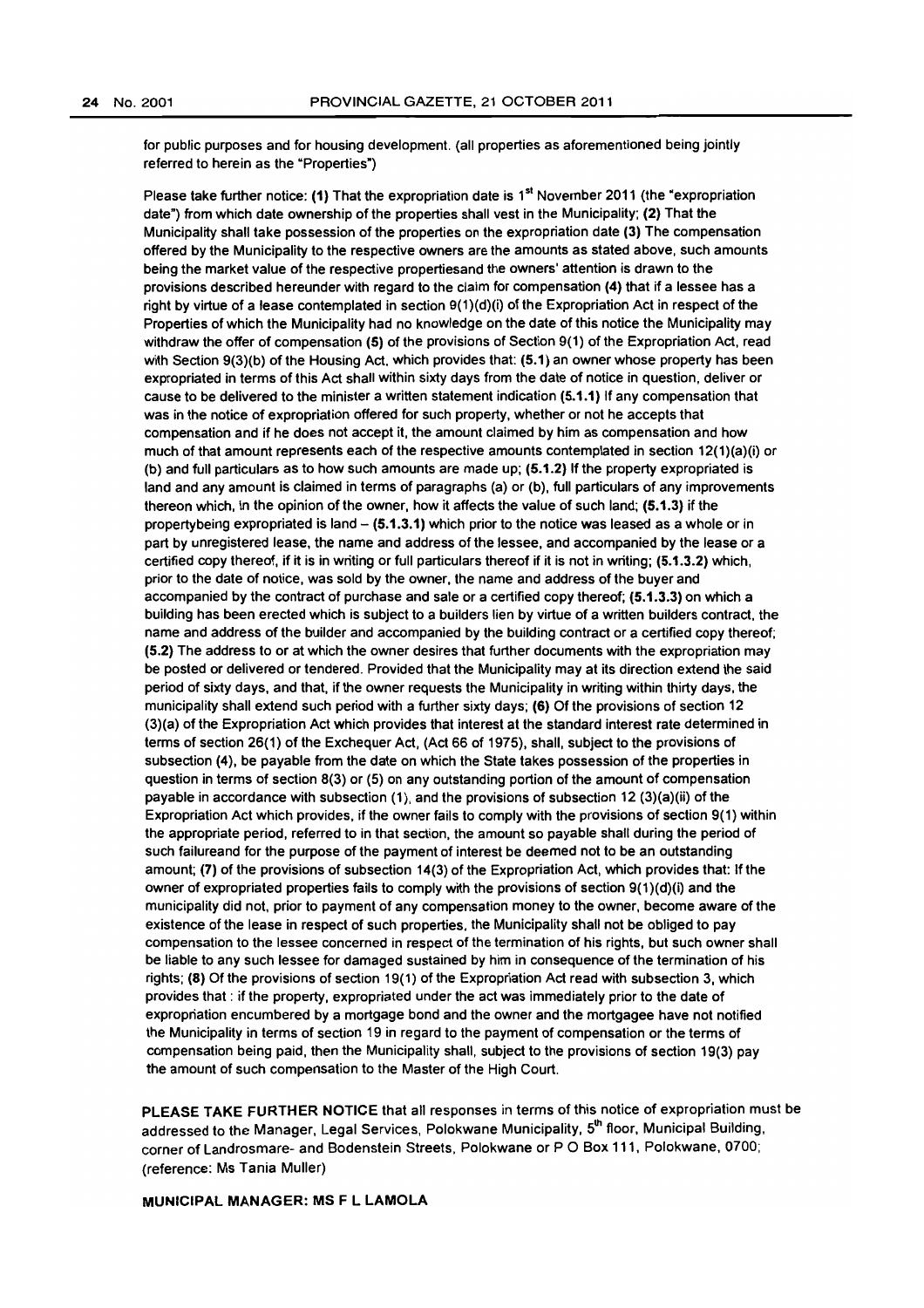## LOCAL AUTHORITY NOTICES PLAASLIKE BESTUURSKENNISGEWINGS

## LOCAL AUTHORITY NOTICE 290

## BA-PHALABORWA LOCAL MUNICIPALITY

### NOTICE OF APPLICATION FOR ESTABLISHMENT OF TOWNSHIP

#### Regulation 21

The Ba-Phalaborwa Local Municipality hereby gives notice in terms of section 96 (1) and (3) read with section 69 (6) (a) of the Town-planning and Townships Ordinance, 1986 (Ordinance 15 of 1986), that an application to establish the township referred to i the Annexure hereto, has been received.

Particulars of the application will lie open for inspection during normal office hours at the office of the Municipal Manager, Civic Centre, Phalaborwa, for a period of 28 days from 14 October 2011 (date of first publication of this notice).

Objections to or representations in respect of the application must be lodged with or made in writing and in duplicate to the Municipal Manager, at the above address or at Private Bag X1020, Phalaborwa, 1390, within a period of 28 days from 14 October 2011

#### ANNEXURE

#### Name of township: Phalaborwa Extension 12.

Full name of the applicant: Winterbach and Associates, being the authorised agent of the registered owner [known as In Excess Trading 37 (pty) Ltd] of the land described hereunder.

Number of erven in proposed township:

"Residential 1": 52 ( $±4,08$  ha).

"Residential 3": 1 (±O,33 hal.

"Special" for Guesthouse: 1 (±O,44 hal.

"Special" for Private Roads and Access Control: 1 (±0,08 ha).

Description of the land: Portion 41 of the farm Laaste 24-LU, Limpopo Province.

Locality of proposed township: The area is situated directly adjacent and east of Phalaborwa Extension 2 and President Steyn Street, directly adjacent and south of the Phalaborwa Airport Terminal and directly adjacent and west of the Phalaborwa Airport Runway.

Reference No. Phalaborwa X12.

#### K. P. NTSHAVHENI, Municipal Manager

Municipal Offices, Ba-Phalaborwa Local Municipality

PLAASLIKE BESTUURKENNISGEWING 290

**. -**

#### BA-PHALABORWA PLAASLIKE MUNISIPALITEIT

KENNISGEWING VAN AANSOEK OM STIGTING VAN DORP

## Regulasie 21

Die Ba-Phalaborwa Plaaslike Munisipaliteit gee hiermee ingevolge artikel 96 (1) en (3) saamgelees met artikel 69 (6) (a) van die Ordonnansie op Dorpsbeplanning en Dorpe, 1986 (Ordonnansie 15 van 1986), kennis dat 'n aansoek om die dorp in die Bylae hierby genoem, te stig deur hom ontvang is.

Besonderhede van die aansoek lê ter insae gedurende gewone kantoorure by die kantoor van die Munisipale Bestuurder, Burgersentrum, Phalaborwa, vir 'n tydperk van 28 dae vanaf 14 Oktober 2011 (datum van eerste publikasie van hierdie kennisgewing).

Besware teen of vertoë ten opsigte van die aansoek moet binne 'n tydperk van 28 dae vanaf 14 Oktober 2011, skriftelik en in tweevoud by of tot die Munisipale Bestuurder, by bovermelde adres of by Privaatsak X1020, Phalaborwa, 1390, ingedien of gerig word.

## BYLAE

#### Naam van dorp: Phalaborwa Uitbreiding 12.

Volle naam van aansoeker: Winterbach en Assosiate, synde die gemagtigde agent van die geregistreerde eienaar [naamlik In Excess Trading 37 (Pty) Ltd], van die grond hieronder beskryf.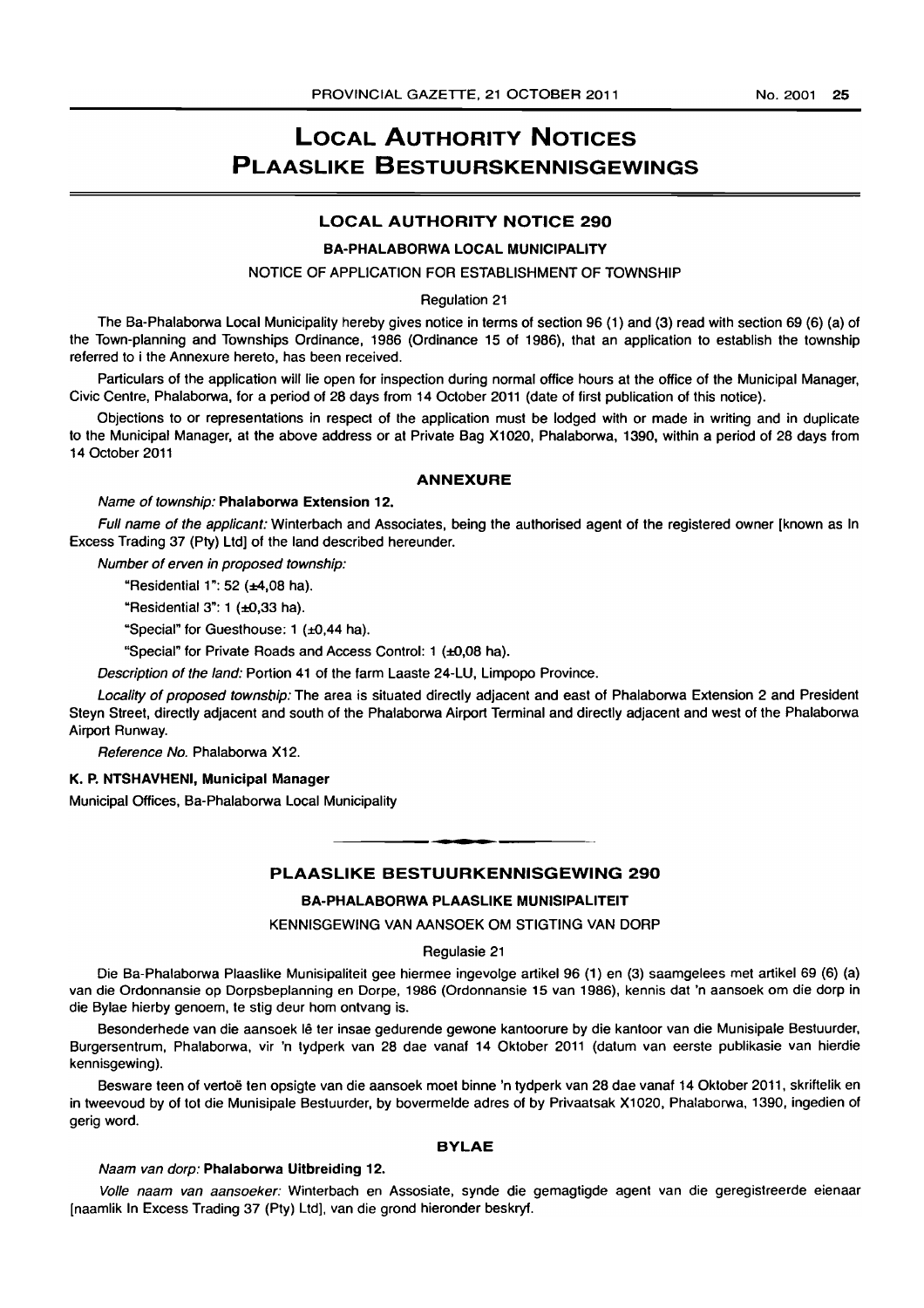Aantal erwe in voorgestelde dorp:

"ResidensieeI1": 52 (±4,08 ha).

"Residensieel  $3$ ": 1 (±0,33 ha).

"Spesiaal" vir Gastehuis: 1 (±O,44 ha).

"Spesiaal" vir Privaat Paaie en Toegangsbeheer: 1 (±1,23 ha).

Beskrywing van grond waarop dorp gestig staan te word: Gedeelte 41 van die plaas Laste 24-LU, Limpopo Provinsie.

Ligging van voorgestelde dorp: Die area is geleë direk aanliggend en oos van Phalaborwa Uitbreiding 2 en President Steynstraat, direk aangresend en suid van die Phalaborwa Lugawe Terminaal en direk aanliggend en wes van die Phalaborwa Lughawe Aanloopbaan.

Verwysingsnommer: Phalaborwa X12.

#### K.P. NTSHAVHENI, Munisipale Bestuurder

Munisipale Kantore, Ba-Phalaborwa Plaaslike Munisipaliteit

14-21

## LOCAL AUTHORITY NOTICE 291

## THULAMELA LOCAL MUNICIPALITY

### NOTICE FOR REZONING/CHANGE OF LAND USE

It is hereby notified that an application has been made by the firm Fulwana Planning Consultants on behalf of the registered owner for change of land use/rezoning of Erf 2182, Thohoyandou Block J, from "Undetermined" to "Residential 1" and "Public Open Space" and a simultaneous subdivision into several portions in terms of Proclamation 45 of 1990.

The application and the relevant documents are open for inspection at the offices of the Director General: Limpopo Province, Department of Cooperative Governance, Human Settlements and Traditional Affairs, Landdros Mare Street, Polokwane, for 28 days from the 14th of October 2011.

Objection to the application must be lodged with or made in writing to the Director General: Department of Cooperative Governance, Human Settlements and Traditional Affairs, Limpopo Province, at the above address or at Private Bag X9485, Polokwane, 0700, for a period of 28 days from the 14th of October 2011.

Address of authorised agent: Fulwana Planning Consultants, PO Box 55980, Polokwane, 0700. Tel: (015) 297-6060. Fax: 086 663 5119/(015) 297-4040.

## LOCAL AUTHORITY NOTICE 291

. **- .** 

## NDIVHAOZO VA U SHANOUKISWA HA KUSHUMISELE KWA MAVU

Vha khou divhadziwa uri huna khumbelo yo itiwaho nga vha Fulwana Planning Consultants, vho imela mune wa tshiteitsi tshindivheaho sa Erf 2182, Thohoyandou Block-J ane a khou u shandukisa kushumisele kwa mavu u bva kha "kushumisele ku songo tiwaho", uya kha vhudzulo ha muta muthihi, na u fhandekanya uri hu bve zwipida zwofhambanaho.

Vhane vha takalela u vhala nga ha khumbelo iyi na manwalo a yelanaho nayo, vha nga a wana ofisini ya Darekitha-Generala wa Director-General, Department of Cooperative Governance, Human Settlements and Traditional Affairs, limpopo Province kana kha adirese itevhelaho Private Bag X9485, Polokwane, Manwalo ayo a do wanala lwa tshifhinga tshi elanaho maduvha a fumbili malo (28) u bva duvha la u thoma line la vha dzi 14 dza Tshimedzi 2011.

Vhane vha vha na mbilaelo malugana na iyi khumbelo vha nwalele Darekitha-General wa Director-General, Department of Cooperative Governance. Human Settlements and Traditional Affairs, Limpopo Province kana kha adirese itevhelaho Private Bag X9485, Polokwane, mbilaelo dzi do tanganedziwa Iwa maduvha a fumbili malo (28) u bva duvha la u thoma line la vha dzi 14 dza Tshimedzi 2011.

Diresi ya dzhendedzi lire mulayoni malugana na iyi khumbelo: Fulwana Planning Consultants, PO Box 55980, Polokwane, 0700. Tel: (015) 297-6060. Fax: 0866635119/(015) 297-4040.